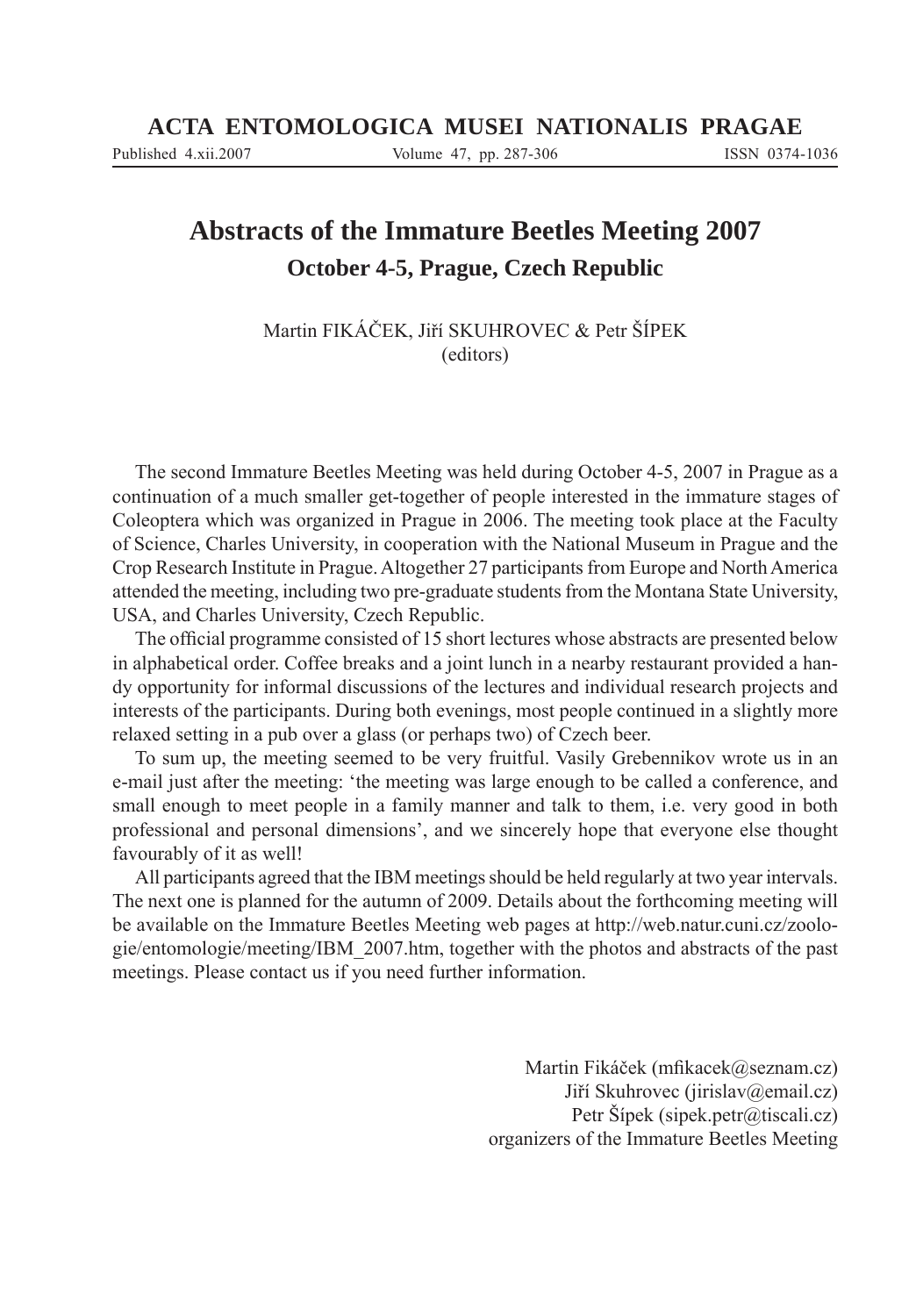# **The list of participiants of the Immature Beetles Meeting 2007**

Ahrens, Dirk (Zoologische Staatssammlung, München, Germany) Bílý, Svatopluk (National Museum, Prague, Czech Republic) Bocák, Ladislav (Palacký University, Olomouc, Czech Republic) Bocáková, Milada (Palacký University, Olomouc, Czech Republic) Boháč, Jaroslav (University of South Bohemia, České Budějovice, Czech Republic) Delgado, Juan (Universidad de Murcia, Murcia, Spain) Di Giulio, Andrea (University "Roma Tre", Roma, Italy) Fikáček, Martin (National Museum, Prague, Czech Republic) Grebennikov, Vasily V. (Canadian Food Inspection Agency, Ottawa, Canada) Hájek, Jiří (National Museum, Prague, Czech Republic) Hlaváč, Peter (Košice, Slovakia) Ilčíková, Anna (Charles University, Prague, Czech Republic) Ivie, Michael A. (Montana State University, Bozeman, USA) Janšta, Petr (Charles University, Prague, Czech Republic) Jelínek, Josef (National Museum, Prague, Czech Republic) Kilian, Aleksandra (University of Wroclaw, Wroclaw, Poland) Knapp, Michal (Czech University of Life Sciences, Prague, Czech Republic) Knížek, Miloš (Forestry and Game Management Research Institute, Prague, Czech Republic) Kolibáč, Jiří (Moravian Museum, Brno, Czech Republic) Král, David (Charles University, Prague, Czech Republic) Maier, Crystal (Montana State University, Bozeman, USA) Perreau, Michel (Université Paris 7, Paris, France) Prokop, Jakub (Charles University, Prague, Czech Republic) Rezková, Kateřina (Charles University, Prague, Czech Republic) Saska, Pavel (Crop Research Institute, Prague, Czech Republic) Skuhrovec, Jiří (Crop Research Institute, Prague, Czech Republic) Solodonikov, Alexey Yu. (Natural History Museum of Denmark, Copenhagen, Denmark) Šípek, Petr (Charles University, Prague, Czech Republic) Švácha, Petr (Institute of Entomology, Czech Academy of Sciences, České Budějovice, Czech Republic)

Volkovitsh, Mark G. (Zoological Institute, Russian Academy of Sciences, Sankt Petersburg, Russia)

The abstracts should be cited as follows:

AHRENS D. & VOGLER A. 2007: DNA taxonomy and immature insects – the easy way of species identification? P. 291. In: FIKÁČEK M., SKUHROVEC J. & ŠÍPEK P. (eds.): Abstracts of the Immature Beetles Meeting 2007, October 4-5, Prague, Czech Republic. *Acta Entomologica Musei Nationalis Pragae* **47**: 287-306.

The abstracts are printed without any corrections.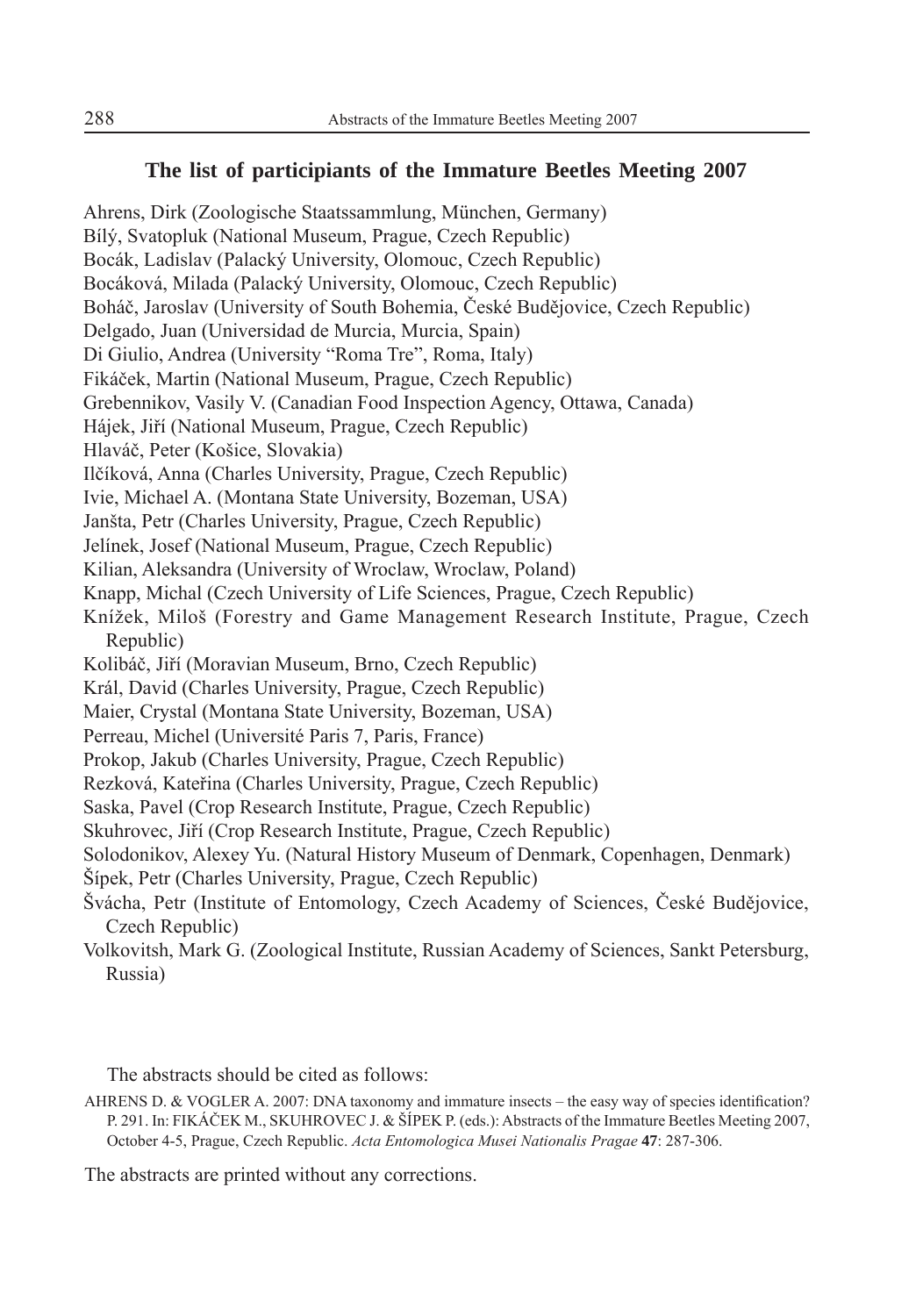

Fig. 1: Participants of the Immature Beetles Meeting 2007 on October 4, 2007. From left to right: back row: D. Král, J. Prokop, J. Hájek, J. Skuhrovec, A. Kilian, P. Saska, M. Perreau, J. Kolibáč, D. Ahrens, J. A. Delgado, M. A. Ivie, A. Di Giulio, P. Hlaváč, and P. Švácha; front row: J. Boháč, V. V. Grebennikov, M. Fikáček, and C. Maier.



Fig 2: Michael Ivie during his lecture on the larval stages of the Omethidae.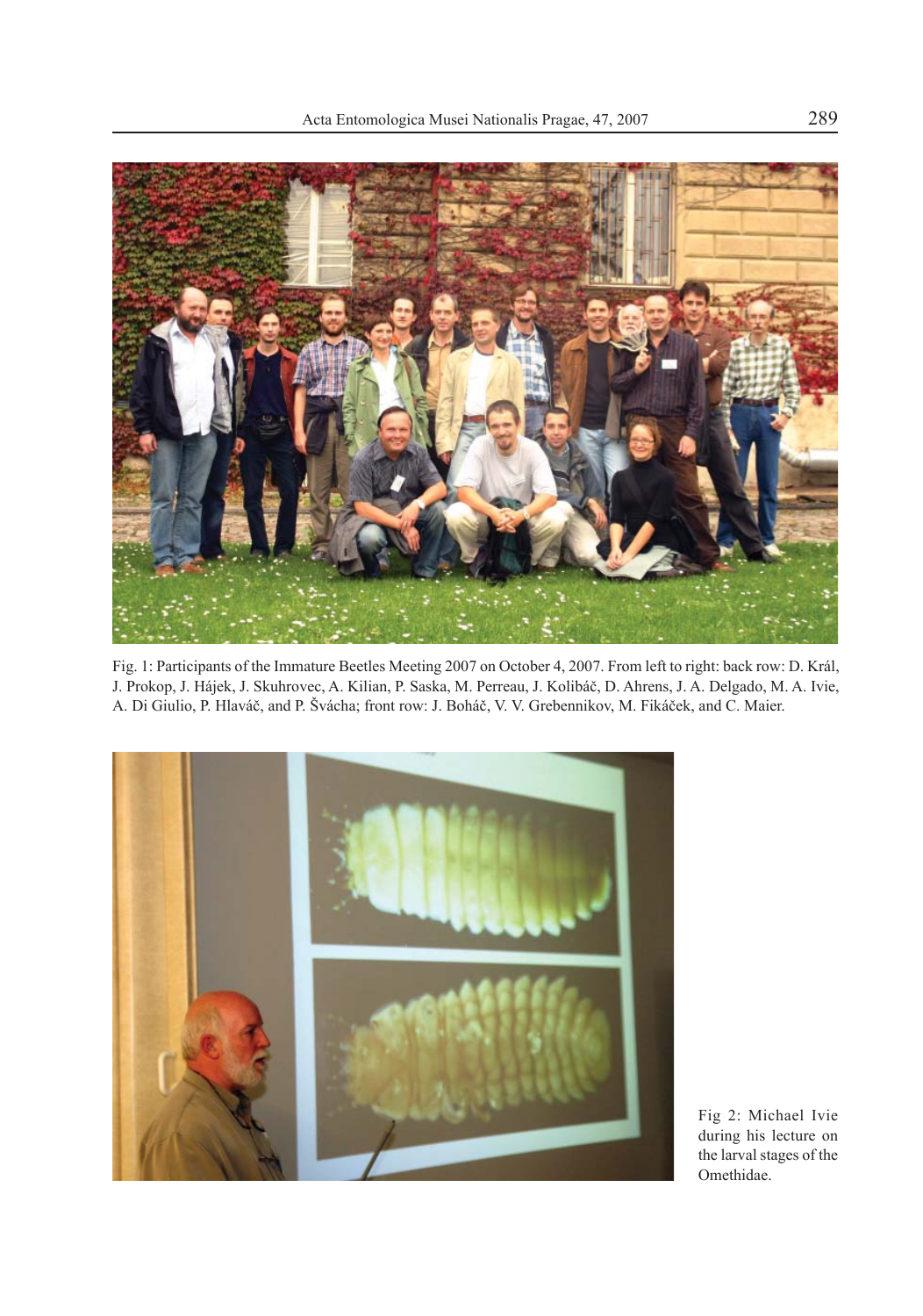

Figs 3-5 (to the abstract by Bílý & Prokop, p. 292**)**. 3: adult larva of *Coraebus undulatus* (F.); 4: sclerotization of the last abdominal segment of larva of *Coraebus florentinus* (Herbst, 1801); 5: fossil of the last abdominal segment of a larva of Agrilinae gen. et sp. indet. (spec. No. JD2080: Jaroslav Dolejš private collection, Prague), Late Eocene, Kučlín near Bílina (Czech Republic).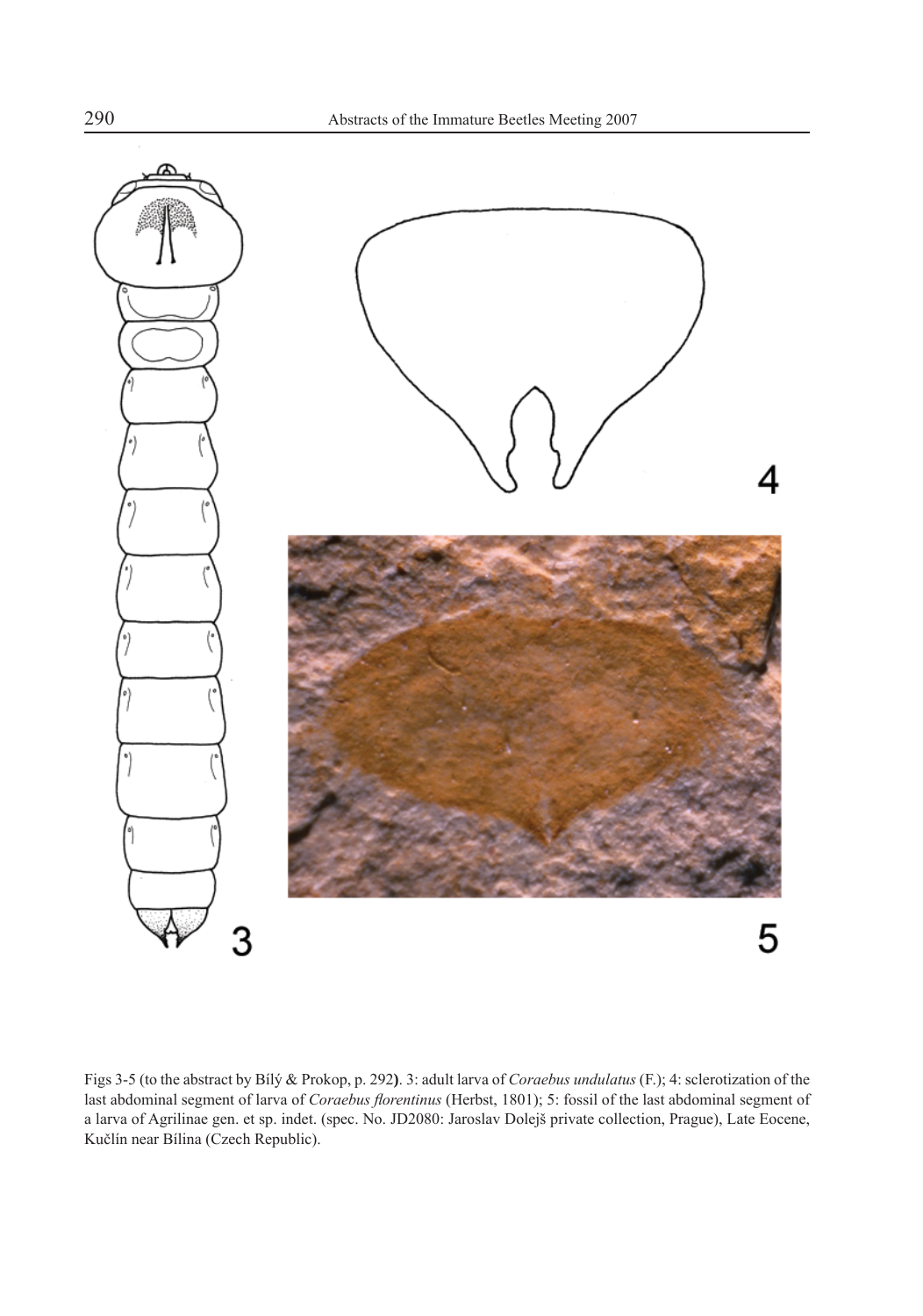# **Abstracts**

# **DNA taxonomy and immature insects – the easy way of species identifi cation?**

Dirk AHRENS<sup>1,2)</sup> & Alfried VOGLER<sup>2,3)</sup>

<sup>1)</sup> Zoologische Staatssammlung München, Münchhausenstr. 21, 81247 Munich, Germany; e-mail: ahrens.dirk\_col@gmx.de

2) Entomology Department, Natural History Museum, London SW7 5BD, United Kingdom

3) Division of Biology and NERC Centre for Population Biology, Imperial College London, Silwood Park Cam-

pus, Ascot, Berkshire SL5 7PY, United Kingdom

DNA sequences provide a character system that is universal to all developmental stages of organisms, but varying levels of genetic variation within and among species can make species association ambiguous. The problem is compounded where target groups are less well studied or incompletely represented in DNA databases. Here we investigate the utility of DNA for the species delimitation itself by establishing group membership on the molecular level and then linking the patterns of DNA variation to traditionally delimited species. We sequenced ca. 1600 bp of mitochondrial cox1 and rrnL and ca 700 bp of nuclear 28S rRNA from 250 larval and adult chafers (Coleoptera: Scarabaeidae) from four sites in the tropical lowlands of Nepal. We tested for the presence of diagnosable groups within haplotype networks by applying population aggregation analysis (PAA) and we diagnosed shifts in branching rates on clock-constrained trees to assess the putative transition from speciation and population coalescence patterns as an indicator of the species level of genetic organisation. Using these two methods we delineated between 48 and 54 groups depending on the genetic marker chosen, and 86.1% - 92.7% of larval specimens could be assigned Linnaean names by their falling within diagnosable groups that contained identified adults. The remaining larvae were delineated as five species, four of which are Anomala or Adoretus based on their placement on a phylogenetic tree. We conclude that in a complex assemblage of chafers the sequence variation was highly structured and that any given individual (larval or adult) can be readily associated with a particular DNA group. The association of different developmental stages then becomes a matter of determining the extent of the groups, supporting the possibility of a purely sequence-based taxonomic system that integrates all life stages. Our findings are used to discuss the DNA based identification approach for a wider use in taxonomy of immature stages.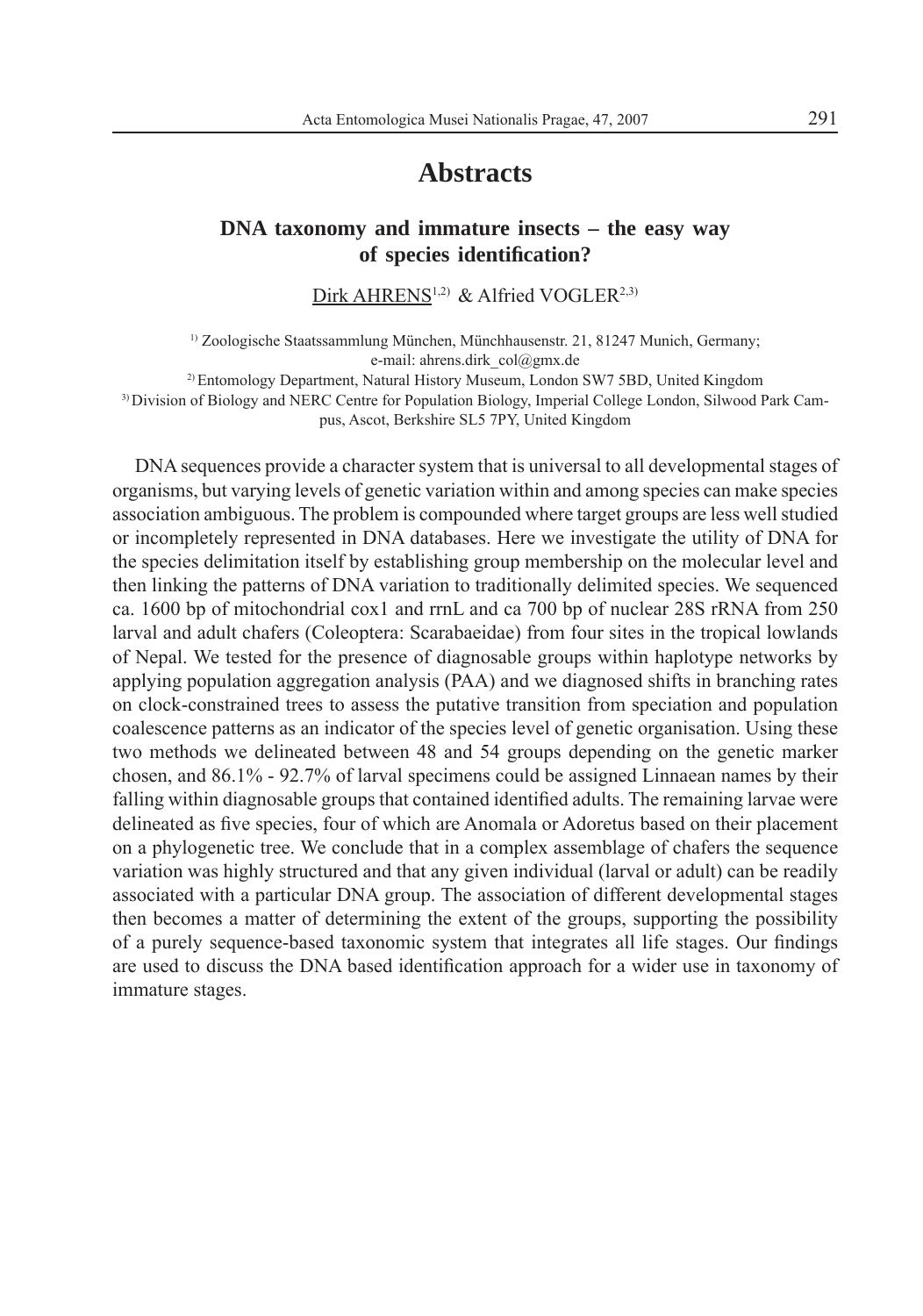# **Late Eocene Buprestid-larva (Coleoptera: Buprestidae), the fi rst possible record from Tertiary of northern Bohemia**

Svatopluk BÍLÝ1) & Jakub PROKOP2)

<sup>1)</sup> Department of Entomology, National Museum, Kunratice 1, CZ-148 00 Praha 4, Czech Republic; e-mail: svatopluk\_bily@nm.cz <sup>2)</sup> Charles University in Prague, Faculty of Science, Department of Zoology, Viničná 7, CZ-128 44, Praha 2,

Czech Republic; e-mail: jprokop@natur.cuni.cz

Larvae of all Buprestid beetles are very soft and poorly sclerotised except for the mouth parts and, in some cases, last abdominal sternite (for the detail larval morphology of Buprestidae see BÍLÝ 1999). Well-sclerotised last abdominal sternite of larva is developed only in the subfamily Agrilinae (world-wide distribution), namely in the tribes Agrilini Laporte, 1835 and Coraebini Bedel, 1921 and it forms two large, well-sclerotised, terminal teeth (Figs 3, 4). Very similar, sclerotised abdominal structure was observed also in the Neotropical genera *Pterobothris* Fairmaire & Germain, 1858 (Buprestinae) and *Philandia* Germain & Kerremans, 1906 (uncertain subfamiliar/tribal status, most probably Agrilinae).

No fossil record of the Buprestid larva has been found so far, since their larvae are endophagous (mostly xylophagous) and very soft without distinct sclerotisation enabling a fossil record.

The enigmatic sample No. JD2080 (housed in Jaroslav Dolejš private collection, Prague) from the Kučlín was a little mysterious for a long time. After having compared the sample with the recent material of Buprestid larvae we are inclined to believe that it can represent the rest of the larval body of some large species of the subfamily Agrilinae (most probably *Coraebus*  Laporte  $\&$  Gory, 1839). The shape and size of the fossil sample corresponds with the shape and size of the sclerotised, last larval, abdominal segment of large, recent species of *Coraebus* or *Agrilus* Curtis, 1825 including the shape of inner teeth (Fig. 5). Of course, we cannot be sure and the present sample can represent a part of some other unknown organism.

Fossils from Kučlín locality situated at the Trupelník Hill near Bílina in the České středohoří volcanic areas are preserved in various types of diatomite dated to Late Eocene (Priabonian) (see KVAČEK 2002). Entomofauna with prevalence of terrestrial insects mostly belonging to Coleoptera families (particularly Curculionidae) is well known by pioneer work of DEICHMÜL-LER (1881). Additional material of more than 100 insect specimens collected during last two decades extend insect diversity known to Deichmüller and reveal also new taxa of buprestid beetles (PROKOP 2003).

- BÍLÝ S. 1999: Larvae of buprestid beetles (Coleoptera: Buprestidae) of Central Europe. *Acta Entomologica Musei Nationalis Pragae*, *Supplementum* **9**: 1-45 + 33 unpaginated plates.
- DEICHMÜLLER J. V. 1881: Fossile Insecten aus dem Diatomeenschiefer von Kutschlin bei Bilin, Böhmen. *Nova Acta Leopoldina* **42**: 295-331.
- KVAČEK Z. 2002: Late Eocene landscape, ecosystems and climate in northern Bohemia with particular reference to the locality of Kučlín near Bílina. *Bulletin of the Czech Geological Survey* **77**: 217-236.
- PROKOP J. 2003: Remarks on palaeoenviromental changes based on reviewed Tertiary insect associations from the Krušné hory piedmont basins and the České středohoří Mts. in northwestern Bohemia (Czech Republic). *Acta Zoologica Cracoviensia* **46 (Supplementum)**: 329-344.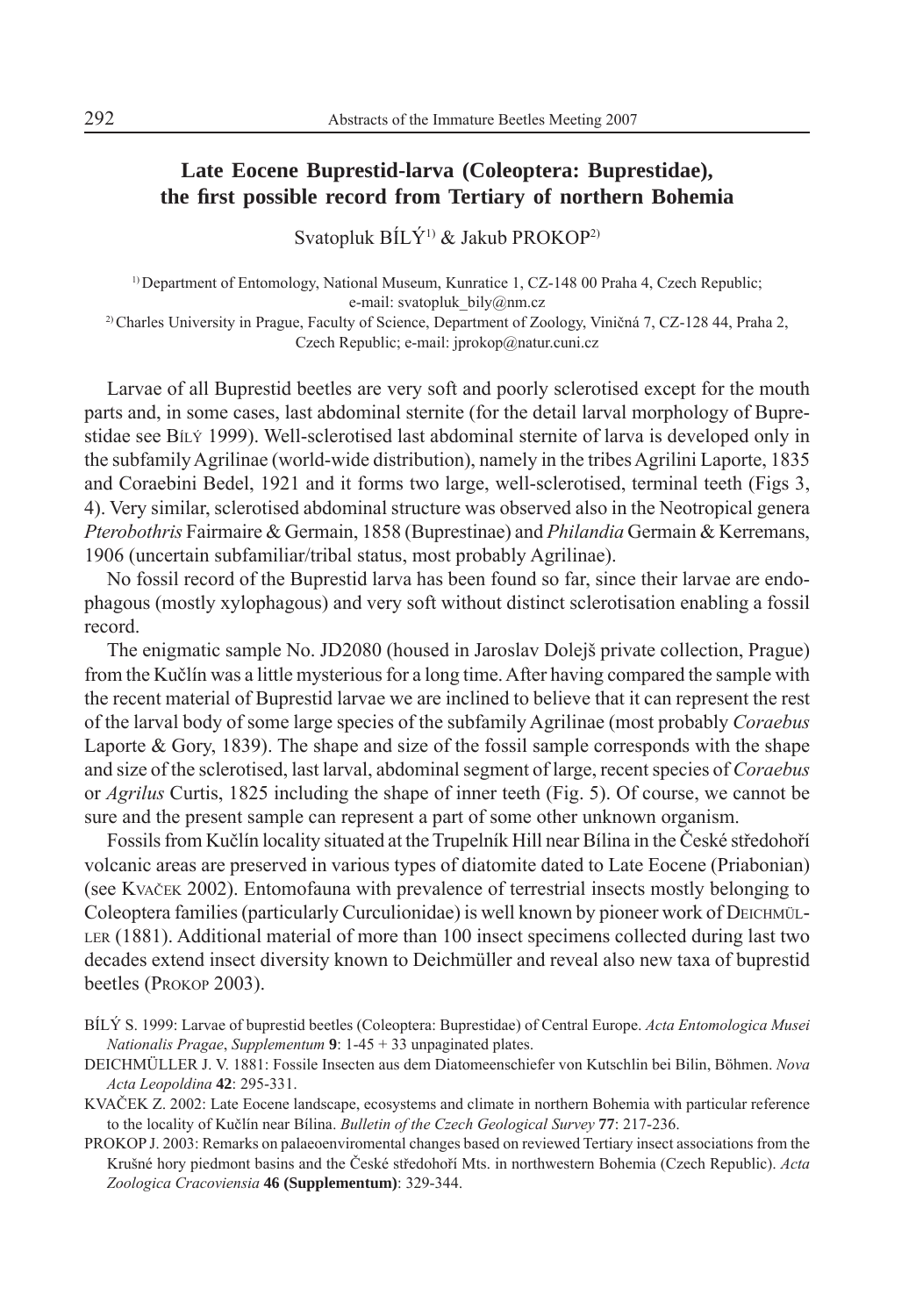# **The larval characters and bionomy of the central European species of the tribe Staphylinini (Coleoptera: Staphylinidae)**

Jaroslav BOHÁČ

Faculty of Agriculture, University of South Bohemia, Studentská 13, CZ-370 05 České Budějovice, Czech Republic; e-mail: jardaboh@seznam.cz

Larvae, pupae and eggs of the central European species of the tribe Staphylinini have been described in about 60 papers containing mostly morphological data and generally disregarding larval bionomics. New views on the morphology and biology of immature stages of the tribe were presented in papers by Potockaja, Szujecki, Kasule and Topp and summarized by BOHÁČ (1982). The additional larvae of the tribe were described from laboratory stocks (Boháč, unpublished data). The study of immature stages resulted in separation closely related species (e.g. *Ocypus tenebricosus* and *O. biharicus*), description of the differences in individual instars and assessing of periods of the duration of the development of individual stages under consideration of defined laboratory conditions. Two types of development were disclosed, i.e. type 1 reproducing in spring and type 2 reproducing in autumn and completing oviposition in spring. The evidence for two morpho-ecological types of larvae was obtained: the burrowing type of larva (genera *Platydracus* and *Staphylinus*) and the running type of larva (genera *Ocypus* and *Tasgius*). The generic concept of the tribe proposed by BOHÁ<sup>Č</sup> (1982) based on the larval morphology is recently used in advanced monographies (e.g. LÖBL & SMETANA 2004).

BOHÁČ J. 1982: The larval characters of Czechoslovak species of the genera Abemus, Staphylinus and Ocypus. *Studie ČSAV* (Praha), **1982(4)**: 1-96 + 26 pls.

LÖBL I. & SMETANA A. 2004: *Catalogue of Palaearctic Coleoptera*. *Vol. 2. Hydrophiloidea-Staphylinoidea.* Apollo Books, Stenstrup, 942 pp.

#### **Immature stages in Hydraenidae: the state of the art**

#### Juan A. DELGADO

Departamento de Zoologia, Facultad de Biologia, Universidad de Murcia, E-30100, Murcia, Spain; e-mail: jdelgado@um.es

The family Hydraenidae is one of the most speciose and interesting families of aquatic beetles. Traditionally, the phylogenetic position of the family Hydraenidae was linked to the family Hydrophilidae within the superfamily Hydrophiloidea. However it is now widely accepted that the sister group of Hydraenidae is the family Ptiliidae and thus, that Hydraenidae is a member of the Staphylinoidea. To support this phyletic placement, a number of autapomorphies have been proposed. However, among them, only a few characters refer to larvae. Unfortunately, most part of these traits can be questioned as good autapomorphies, although being good diagnostic characters. As in many other beetle groups, after decades of study, good larval traits were not available for phylogenetic studies until recently. This is largely a consequence of a generalized lack of interest in the knowledge of the preimaginal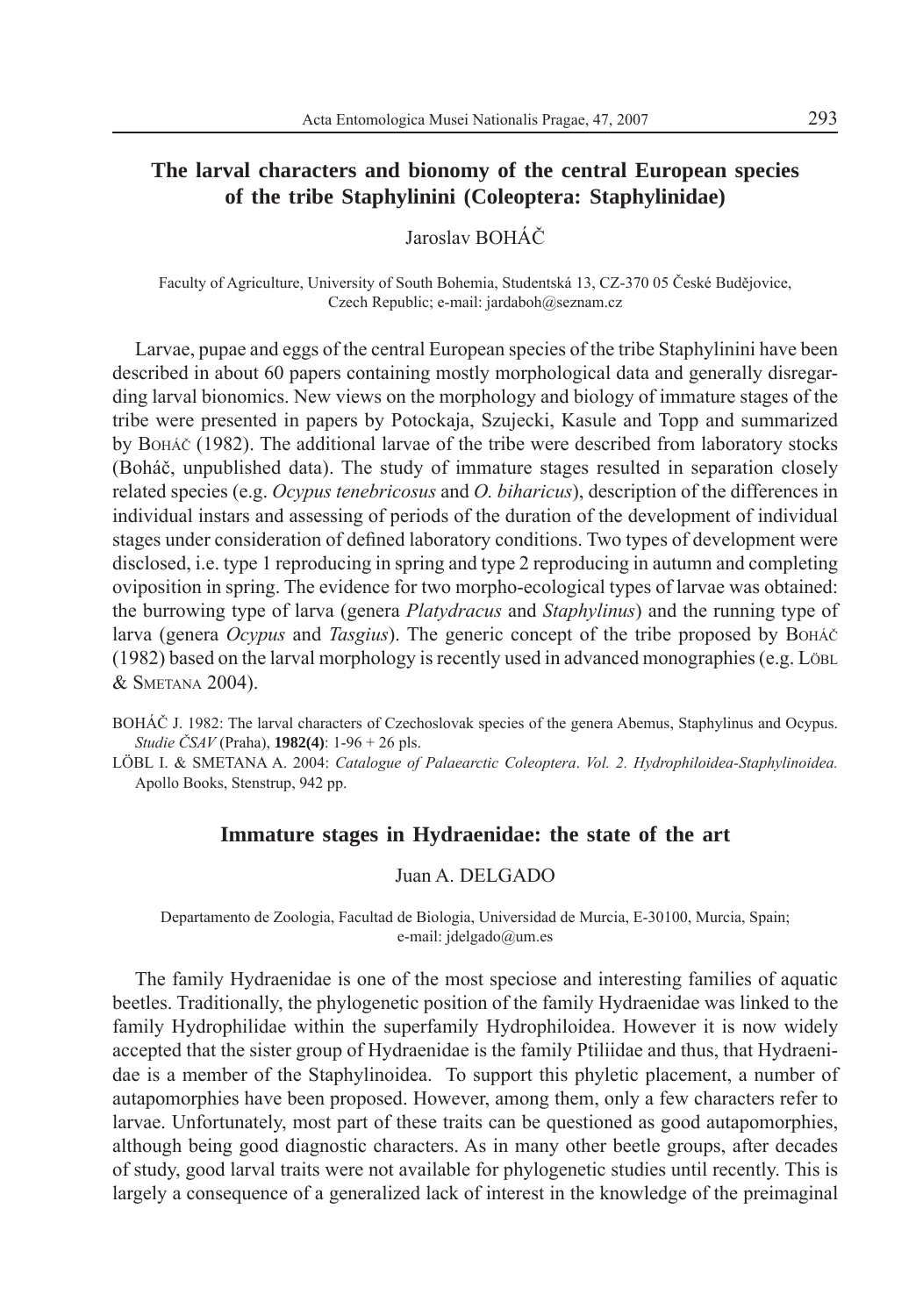stages which has lasted for decades. Trying to solve in part this problem, the immatures of the family Hydraenidae are being intensively investigated during the last ten years. These studies have two main objectives: 1) to develop the basal knowledge necessary to describe and identify the larvae of the different taxa and 2) to utilize these descriptions and the new found features in phylogenetic studies.

During this time we have made significant progress in understanding the preimaginal stages of this family. Our unpublished studies on the hydraenid egg phase suggest that in many members of the family the eggs are protected by a coat of an amorphous matter of unknown composition that clearly do not resembles silk-like strands. Some old descriptions of eggs covered by silken cocoons were surely biased by the old, traditional relation between Hydraenidae and Hydrophilidae.

Recent studies have provided the first detailed descriptions of the larvae of some hydraenid genera. A thoroughly description of several first instars larvae have demonstrated that not all the genera in this family have cephalic egg-bursters. In fact, these structures seem to be restricted to the subfamily Ochthebiinae, considered as a derived lineage within Hydraenidae. The lack of cephalic egg-bursters in some basal hydraenid genera such as *Limnebius* and *Hydraena* confirms our doubts about the close relation between Hydraenidae and Hydrophilidae, which was based in supposed similarities as the common use of cephalic egg-bursters upon hatching. It is now evident that such structures have evolved several times in different lineages in the order Coleoptera. Some other morphological features such as the morphology of cephalic appendages, sclerotization pattern, type of stigmata and legs morphology differs clearly from the morphology of the larvae of Hydrophilidae.

In our studies, a considerable effort has been put in the description of the chaetotaxic pattern in the described larvae. To do that, a chaetotaxic system has been proposed in order to standardize descriptions of different hydraenid larvae. Our system is based in three different and previously proposed systems: the BOUSQUET  $\&$  GOULET (1984) system for Carabidae, the KOVARIK & PASSOA (1993) system for Histeridae and, mainly the ASHE & WATROUS (1984) system for Staphylinidae. Our system is in debt with all these excellent labelling systems. It closely follows the Ashe-Watrous system but was modified in order to accommodate several conceptions of the other proposed systems to the family Hydraenidae.

A central difference between our system and the system used in larval Staphylinidae is the larval instar used to base the starting of the descriptions: first instar in Hydraenidae, third instar in Staphylinidae. First instar larvae were also employed in the other two referred systems. This important difference implies that in Hydraenidae the increasing number of setae found in the second and third instars is considered as an addition of setae to the primary pattern of setae seen in the first instar. Conversely, in Staphylinidae the "primary" pattern of setae seem to be reached in the third instar larvae and the absence of some setae in first and second instars is considered as a secondary lack. We consider more congruent to see the pattern of setae found in first instars larvae as the primary pattern of setae in a lineage, considering the subsequent increase of setae in second and third instar as additions to the primary pattern. Using this "ontogenetic thinking" it is possible to differentiate between primary, subprima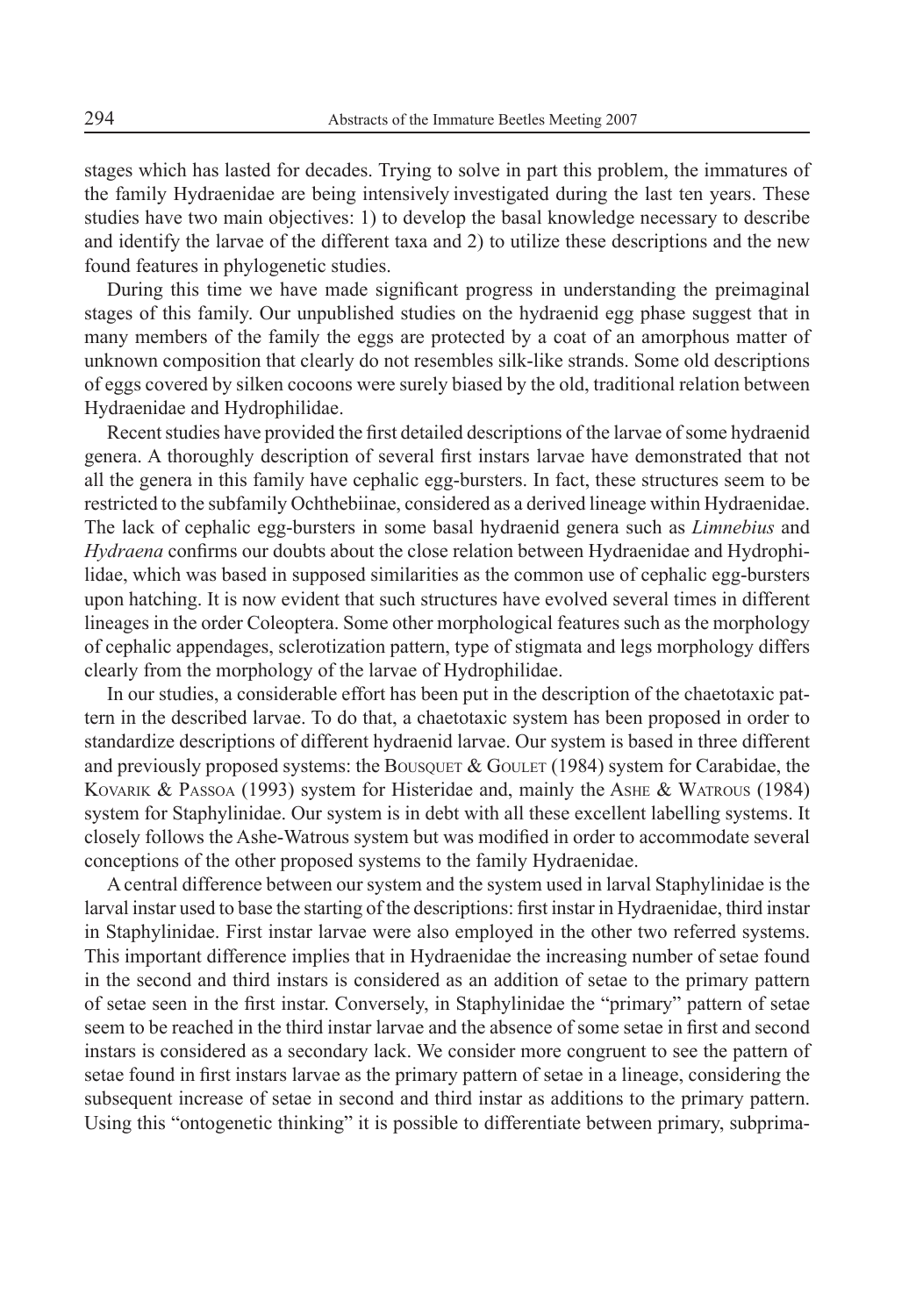ry and secondary setae between larval instars as did WHEELER (1990) in Leiodidae. This is impossible in the Ashe-Watrous system. In any case, despite the considerable differences between the systems proposed to describe the chaetotaxy in several families of Coleoptera, all have been proved extremely useful in several fields of study. Today a general consensus is being reached about the need to a more general and widely applicable system for the whole order Coleoptera. This project should be carried out by a wide team of workers specialized in the larvae of different families of Coleoptera and, in this sense, the 2007 IBM meeting could be an excellent starting point for such a task.

Future studies should continue to investigate the morphology of different genera, mainly among the subfamilies and lineages little known or undescribed at larval level, as the African Prosthetopinae. We have also planned to expand our interest in hydraenid larvae in order to undertake studies of larval biology, ecological strategies, etc. Detailed studies on morphology of eggs shells and pupal morphology and pupal chaetotaxy will complete the increasing knowledge in this interesting family of water beetles.

ASHE J. S. & WATROUS L. E. 1984: Larval chaetotaxy of Aleocharinae (Staphylinidae) based on a description of Atheta corticaria Kraatz. *The Coleopterists Bulletin* **38**: 165-179.

BOUSQUET Y. & GOULET H. 1984: Notation of primary setae and pores on larvae of Carabidae (Coleoptera: Adephaga). *Canadian Journal of Zoology* **62**: 573-588.

KOVARIK P. W. & PASSOA S. 1993: Chaetotaxy of larval Histeridae (Coleoptera: Hydrophiloidea) based on a description of Onthophilus nodatus LeConte. *Annals of the Entomological Society of America* **86**: 560-576.

WHEELER Q. D. 1990: Morphology and onthogeny of postembryonic larval Agathidium and Anisotoma (Coleoptera: Leiodidae). *American Museum Novitates* **2986**: 1-46.

# **The fi rst known larva of the Australian tribe Mystropomini (Coleoptera: Carabidae: Paussinae): morphology and phylogenetic implications within the subfamily**

Andrea DI GIULIO<sup>1)</sup> & Wendy MOORE<sup>2)</sup>

<sup>1)</sup> Department of Biology, University "Roma Tre", Viale G. Marconi 446, I-00146 Rome, Italy; e-mail: digiulio@uniroma3.it 2) Department of Entomology, California Academy of Sciences, 875 Howard Street, San Francisco, California 94103, USA; wmoore@calacademy.org

The carabid subfamily Paussinae consists of five tribes: Metriini, Mystropomini, Ozaenini, Protopaussini, and Paussini. All Paussinae are characterised by a derived mode of chemical defense in adults (like the Brachininae they are "bombardier beetles") and by an unique type of larva. This larval type has been defined as "discotelic" for the presence of a wide, transverse, plate-like structure (terminal disk), resulting from the modification of the last three abdominal segments and urogomphi. This structure is used by free-living Metriini and Ozaenini to trap prey through an ambush strategy, while larvae of the myrmecophilous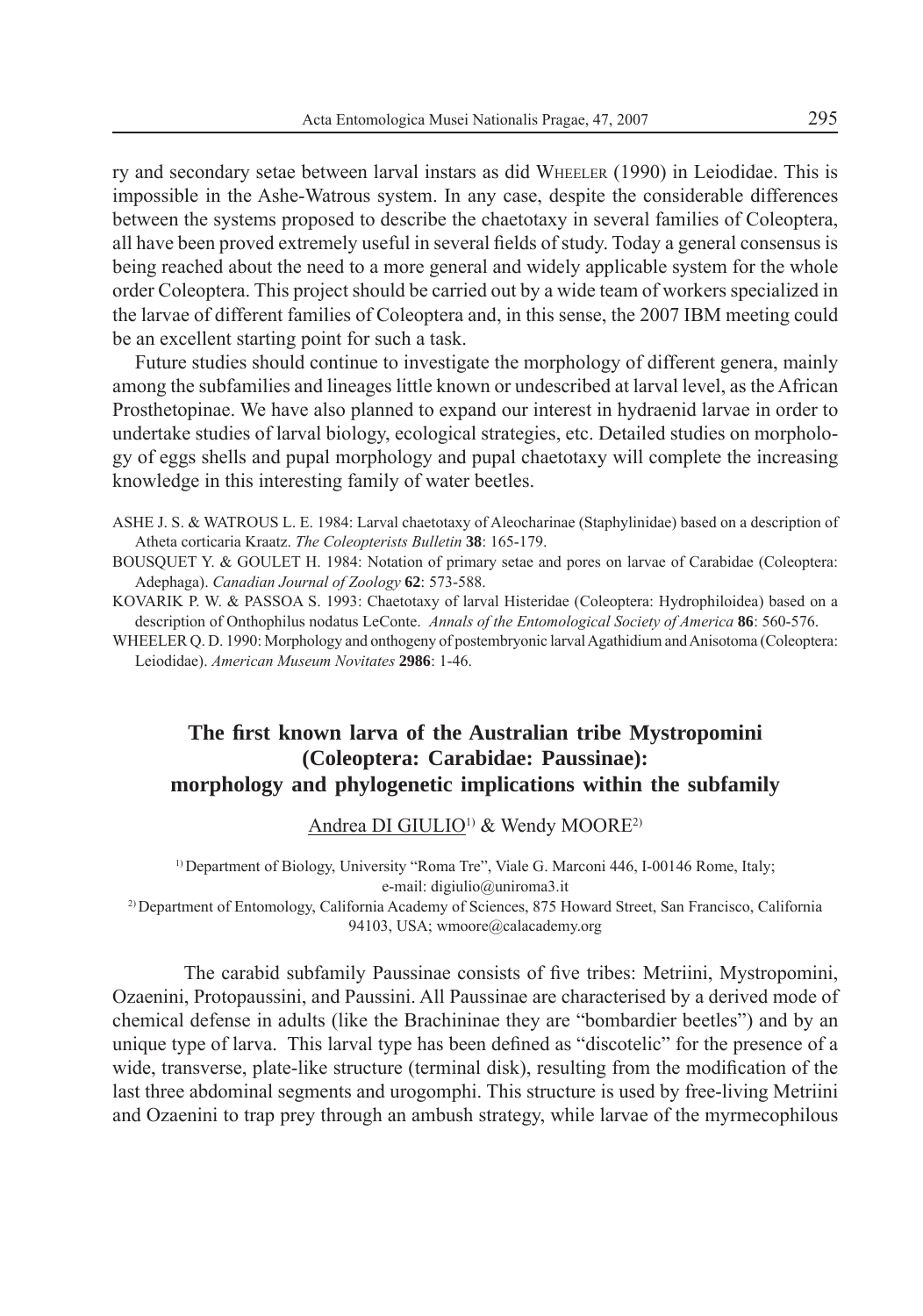tribe Paussini are thought to use this structure to supply pleasant chemicals to the ants. Within the subfamily Paussinae, larval morphological characters have proven useful for inferring phylogenetic relationships, though, to date, larvae were known for only three of the five tribes. The recent discovery of the larva of *Mystropomus subcostatus* Chaudoir fills an important gap in our knowledge of paussine larval morphology since it is the first known larva for the Australian tribe Mystropomini. While the discovery that *Mystropomus* larvae possess a terminal disk was expected, certain attributes of this structure confirm the prevailing hypothesis that Mystropomini is a basal member of the subfamily with many similarities with larvae of Metriini. No external structural features indicate that this larva lives with ants, as do many other members of the subfamily. The comparison of the structural features of this larva with those of other known larvae in the subfamily allows us to assess support from larval characters for competing phylogenies inferred from adult characters and molecular sequence data.

# **"Flying larvae" and phylogeny of Meloidae (Coleoptera)**

#### Andrea DI GIULIO & Marco A. BOLOGNA

Department of Biology, University "Roma Tre", Viale G. Marconi 446, I-00146 Rome, Italy; e-mail: digiulio@uniroma3.it

The Meloidae (Coleoptera, Polyphaga, Tenebrionoidea), with about 120 genera and 3000 species, represents a monophyletic, cosmopolitan family of phytophagous beetles, divided into four subfamilies: Eleticinae, Meloinae, Tetraonycinae and Nemognathinae. This group of insects is well known for complex hypermetabolic development connected to larval parasitism on Hymenoptera (Aculeata) and Orthoptera (Acridoidea), and for the production of cantharidin, a terpenoid with protective and aggregating properties. Postembryonic development includes 7 larval instars and 5 distinctive phases (first instar, instars II-VI, coarctate phase, instar VII, pupa). The first instar larva shows the most striking morphological variety and it is known for all the subfamilies, most of the tribes and about 50% of genera. Later instars, scarcely mobile and of scarabeiform type, are largely unknown.

Several competing phylogenetic hypotheses have been proposed based on first-instar larval morphology. The disagreement was mostly due to different interpretations of convergent or shared derived status of adaptations to phoresy, mostly on hymenopterans. During the last five years we have performed several cladistic analyses by using morphological, behavioural, or molecular characters (also combined) in order to interpret with more certainty the phylogeny of Meloidae and to infer the evolution of larval morphology. The hypothesis here proposed is that a campodeiform highly mobile larva was derived from an orthosomatic first instar larva similar to that of other Tenebrionoidea, and still present in the basal meloid subfamily Eleticinae. This first instar larva has usually received the name of triungulin (more recently planidium) because of the peculiar shape of pretarsus, specialized in some genera for climbing and holding the host. The evolution of a similar type of larva, highly plastic from the adaptive point of view and pre-adapted to the parasitism on aculeate hymenopterans, may have produced the rapid differentiation of the other three subfamilies: Tetraonycinae, Nemognathinae and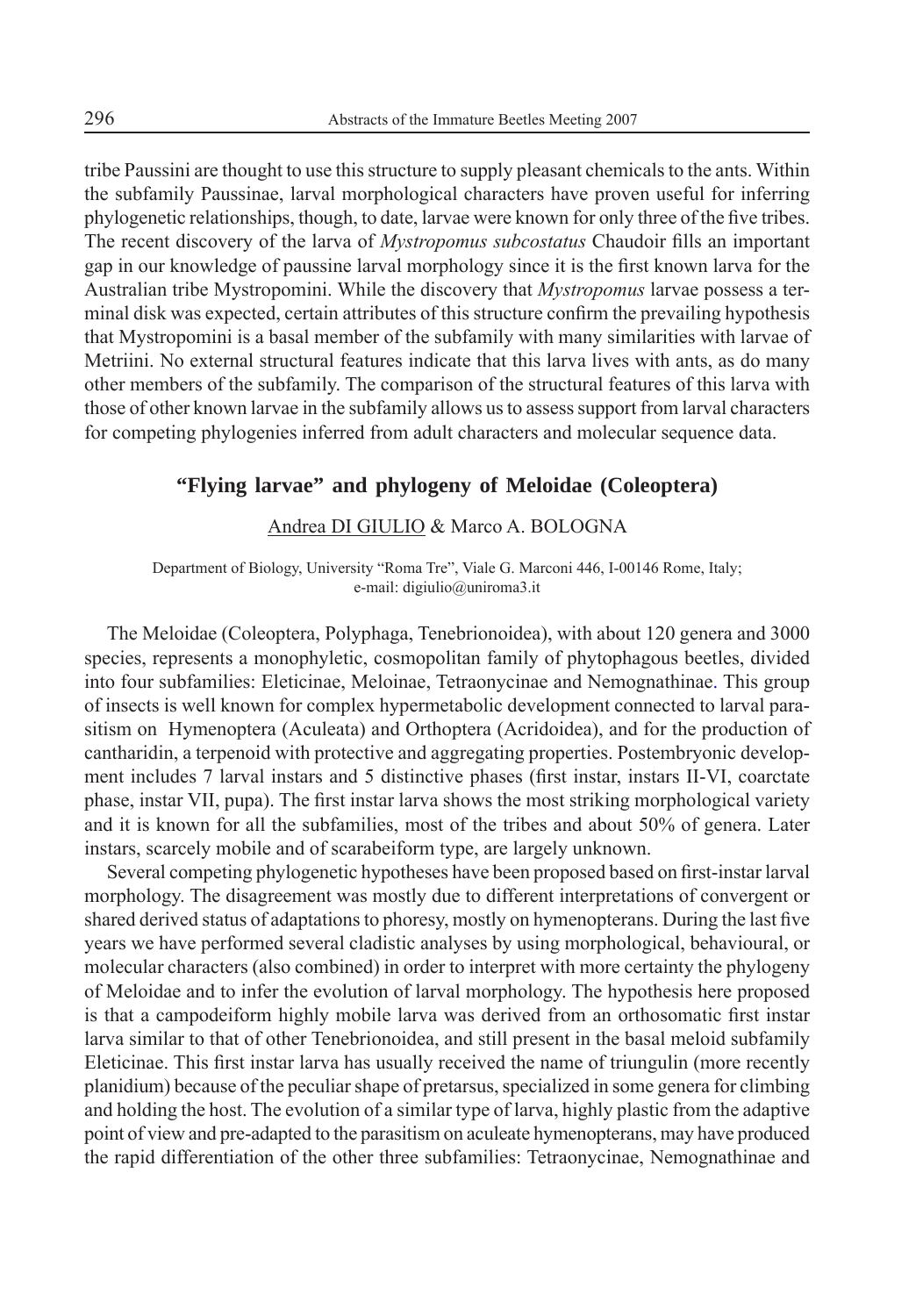Meloinae. In these subfamilies the phenomenon of phoresy evolved several times independently, giving rise to different larval types, with many morphological convergences: once in the Tetraonycinae, in which the basal type of triungulin is missing; once in the Nemognathinae, that still show a non-phoretic triungulinid larva in the basal tribe of Stenoderini; and at least 6 times in the large subfamily Meloinae. Within the Meloinae there are different types of non-phoretic triungulins in all 7 tribes, with a wide variety of morphological adaptations connected to different feeding strategies.

# **Larvae of small hydrophiloid families Spercheidae, Hydrochidae and Epimetopidae: troublemakers in phylogenetic studies**

# Martin FIKÁČEK1,2)

<sup>1)</sup> Department of Entomology, National Museum, Kunratice 1, CZ-148 00 Praha 4, Czech Republic; e-mail: mfikacek@seznam.cz 2) Charles University in Prague, Faculty of Science, Department of Zoology, Viničná 7, CZ-128 44 Praha 2, Czech Republic.

The superfamily Hydrophiloidea consists of six well-defined families, of which the family Hydrophilidae comprises the majority of known species. Remaining families (Georissidae, Helophoridae, Epimetopidae, Hydrochidae and Spercheidae) are much less diverse in number of known species and morphology of adults. In spite of an extensive effort to clarify the phylogeny of the superfamily, phylogentic relationships of mentioned families still remain unclear. Summary of published phylogenetic analyses based on adult and larval morphological characters as well as molecular data would result in an entirely unresolved strict consensus tree. Three hydrophiloid families seem to be especially responsible for problems when the phylogeny of the superfamily is inferred: Spercheidae, Hydrochidae and Epimetopidae.

Within the family Epimetopidae, larvae of two species of the genus *Epimetopus* are described. As nearly no larval material is available for this family, the larva remains very little known and in most studies concerning the larval morphology, the data are only adopted from published descriptions. Published descriptions of larva of *Epimetopus trogoides* (ROCHA 1967, COSTA et al. 1988, ARCHANGELSKY 1997) disagree to each other in some characters, especially in shape of the head capsule, morphology of abdominal segments 8 and 9, and number of segments of urogomphi. Detailed study of the immature stages of the Epimetopidae is therefore badly needed.

The family Spercheidae usually stand as sister-group to the Hydrophilidae (e.g. ARCHAN-GELSKY 1998), or as sister-group to all remaining Hydrophiloidea (BEUTEL 1994, 1999). When larval morphology is used, this ambiguity is caused mainly by the morphology of the larval head capsule, differing considerably from all other hydrophiloids in many aspects (larval head of *Spercheus* is generally of staphylinoid shape, subprognathous, with gula, non-prominent mouth parts and large lacinia of maxilla). These characters seem to correspond with the floating and filter-feeding habits of the larva. Based on the detailed study on the head chaetotaxy, the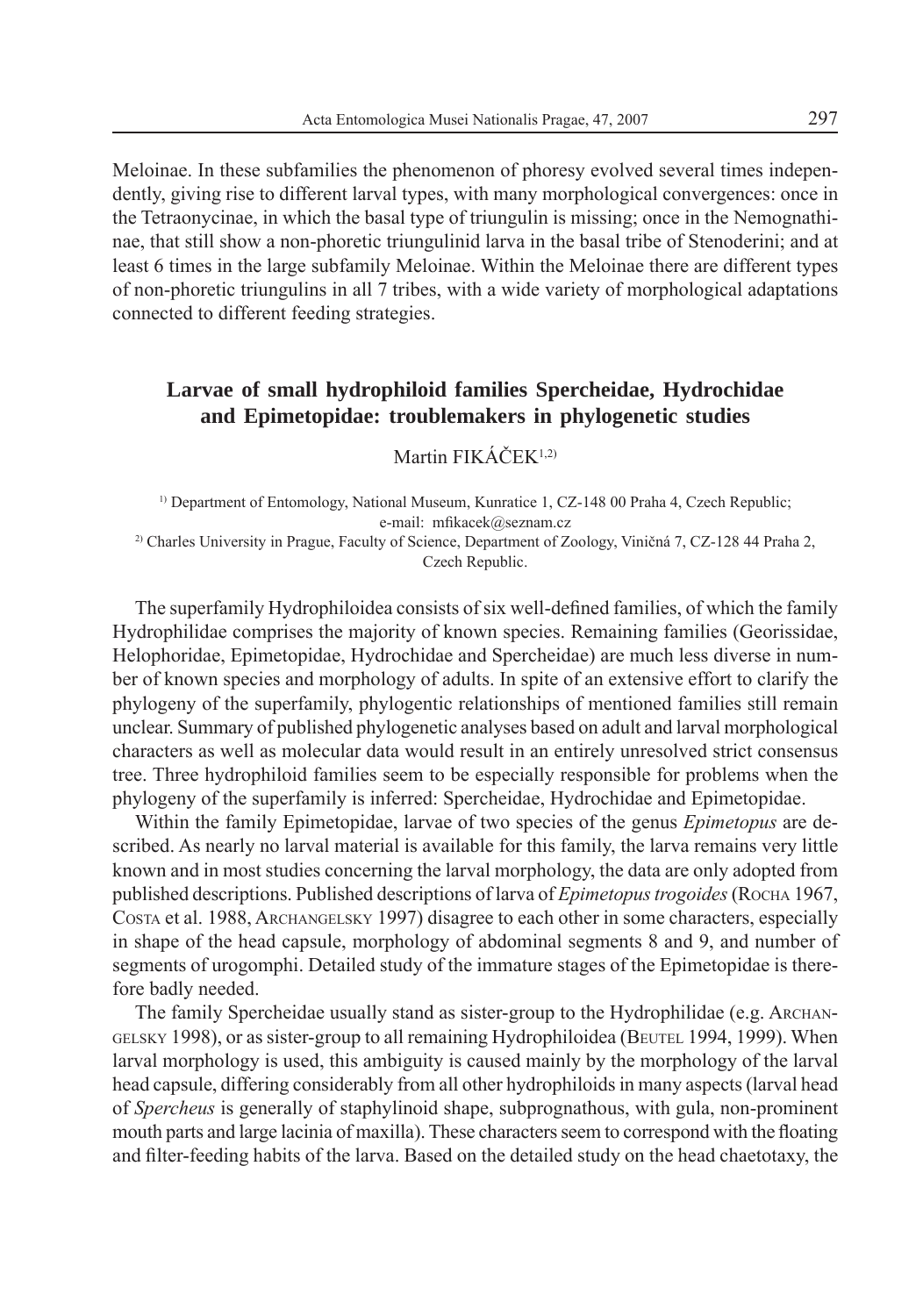interpretation of some characters has to be corrected in comparison with published studies: (1) head chaetotaxy is well differentiate and corresponding with that of other hydrophiloids in first instar, secondarily homonomous in higher instars;  $(2)$  nasale present, lacking teeth, but bearing nasal setae; (3) epistomal lobes probably reduced (homologues of epistomal setae seem to be present); (4) mandibular apex simple, retinaculum with two teeth; (5) lacinia developed as simple inner projection of stipes, with chaetotaxy completely corresponding with the stipes chaetotaxy of other hydrophiloids.

The knowledge on the morphology of larval Hydrochidae is very insufficient and the contrary published results (RICHMOND 1920, ARCHANGELSKY 1997, BEUTEL 1999, MAKHAN 2004) seem to be caused by considerable variability between various hydrochid larvae (differences vere found mainly in shape of anterior margin of head capsule, relative size of antennomeres and sensorium and shape of stipes, mandibles and labium). This suggest that a detailed study of wider spectrum of hydrochid larvae is badly needed. Studies on head chaetotaxy of *Hydrochus megaphallus* confirm that the inner projection of stipes developed in some hydrochid larvae is homologous with lacinia of Spercheidae.

In a preliminary phylogenetic analysis of the Hydrophiloidea based on chaetotaxy of larval head (FIKÁČEK 2006), Spercheidae and Hydrochidae were placed together with larvae of the hydrophilid subfamily Sphaeridiinae, which are also quite derived because of their terrestrial life-style. Applying of methods avoiding the long-branch atraction effect resulted in the tree in which both Hydrochidae and Spercheidae are standing as sister-group to the Hydrophilidae. This confirms that even the careful evaluation of morphological characters can help to clarify the position of both families within the Hydrophiloidea.

- ARCHANGELSKY M. 1997: Studies on the biology, ecology, and systematics of the immature stages of New World Hydrophiloidea (Coleoptera: Staphyliniformia). *Bulletin of the Ohio Biological Survey*, *New Series*  **12(1)**: 1-207.
- ARCHANGELSKY M. 1998: Phylogeny of the Hydrophiloidea (Coleoptera: Staphyliniformia) using characters from adult and preimaginal stages. *Systematic Entomology* **23**: 9-24.
- BEUTEL R. G. 1994: Phylogenetic analysis of Hydrophiloidea based on characters of the head of adults and larvae. *Koleopterologische Rundschau* **64**: 103-131.
- BEUTEL R. G. 1999: Morphology and evolution of the larval head of Hydrophiloidea and Histeroidea (Coleoptera: Staphyliniformia). *Tijdschrift voor Entomologie* **142**: 9-30.
- COSTA C., VANIN S. A. & CASARI-CHEN S. A. 1988: *Larvas de Coleoptera do Brasil.* Museo di Zoologia – Universidade de São Paulo, São Paulo, 282 pp.
- FIKÁČEK M. 2006: *Primary chaetotaxy of the larval head of the hydrophiloid beetles (Coleoptera: Hydrophiloidea)*. Unpubl. MSc. Thesis, Department of Zoology, Charles University in Prague,  $156$  pp  $+ 184$  figs  $+ 10$  tabs.
- MAKHAN D. 2004 ["2002"]: *Hydrochidae of the World. Dryopidae and Hydrophilidae.* Printed by Rembrand, Suriname, ISBN 90-807419-1-4, 24 pp.
- RICHMOND E. A. 1920: Studies of biology of the aquatic Hydrophilidae. *Bulletin of the American Museum of Natural History* **42(1)**: 1-93.
- ROCHA A. A. 1967: Biology and first instar larva of Epimetopus trogoides (Col., Hydrophilidae). *Papéis Avulsos de Zoologia* (São Paulo) **20**: 223-228.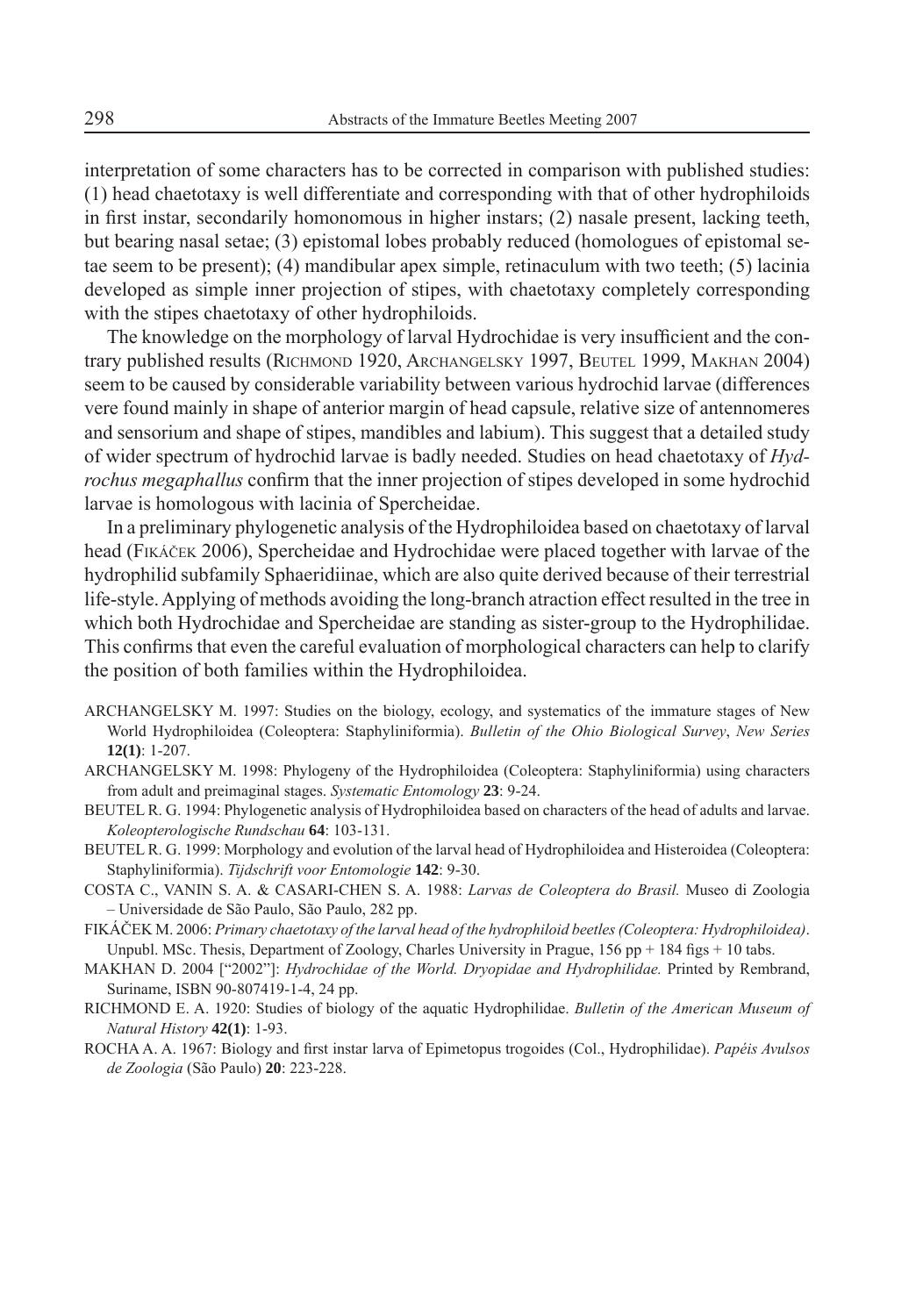# **Good-bye Scydmaenidae (Coleoptera): larval morphology and 18S rDNA sequence suggest that rove beetles are paraphyletic with respect to ant-like stone beetles**

Vasily V. GREBENNIKOV<sup>1,2)</sup> & Alfred F. NEWTON<sup>3)</sup>

1) Entomology Research Laboratory, Ontario Plant Laboratories, Canadian Food Inspection Agency, K.W. Neatby Bldg., 960 Carling Avenue, Ottawa, Ontario K1A 0C6, Canada; email: grebennikovv@inspection.gc.ca 2) Institut für Spezielle Zoologie und Evolutionbiologie, Friedrich-Schiller-Universität Jena, Erbertstraße 1, D-07743 Jena, Germany 3) Zoology Department, Field Museum of Natural History, 1400 South Lake Shore Drive, Chicago, IL 60605, USA; email: anewton@fieldmuseum.org

Ant-like stone beetles (Coleoptera: Scydmaenidae) is a cosmopolitan group of more than 4600 described species in about 82 genera, although numerous new species remain to be named. These beetles are found in forest leaf litter and other relatively moist habiti where the adults or larvae prey on oribatid mites. The group has been maintained as a separate family since 1815. It appears increasingly convincing that Scydmaenidae, together with Silphidae and Staphylinidae, might form a monophyletic unit. It has even been hypothesised that the two former families might, in fact, be nested deep inside the Staphylinidae clade. This scenario, if true, would require synonymizing Scydmaenidae with Staphylinidae and treating the former as a subunit of the Staphylinidae.

To test the phylogenetic position of Scydmaenidae, a matrix of larval morphological characters was constructed to include 34 taxa and 90 parsimoniously informative characters. The following families/subfamilies were represented in the analysis, with the number of terminal taxa in parentheses: Leiodidae (1), Agyrtidae (1), Silphidae (3), Scydmaenidae (3), Omaliinae (1), Tachyporinae (1), Piestinae (1), Apateticinae (1), Trigonurinae (1), Oxyporinae (1), Megalopsidiinae (1), Leptotyphlinae (3), Steninae (2), Euaesthetinae (4), Pseudopsinae (3), Paederinae (3) and Staphylininae (4). The most parsimonious trees obtained were consistent in retaining monophyly of the Staphylinine Group of subfamilies (the latter seven subfamilies, either with or without Oxyporinae) plus Scydmaenidae. Monophyly of this group was not affected by character ordering or character re-weighting using successive approximation. These results support the hypothesis of paraphyly of Staphylinidae with respect to Scydmaenidae.

A separate analysis was performed, for which a matrix of 18S rDNA sequences data was constructed to include 52 terminal taxa and about 2100 aligned nucleotide positions using ClusalX default settings. Neighbour joining, maximal parsimony, maximum likelihood, and Bayesian approximation were used as topology-building methods. Monophyly of the Staphylinine Group + Scydmaenidae was not retained, although Silphidae and Scydmaenidae were variably nested inside Staphylinidae on all unrooted dendrites, which also included representatives of Leiodidae and Agyrtidae. These results are consistent with the hypothesis that Staphylinidae are paraphyletic with respect to Scydmaenidae.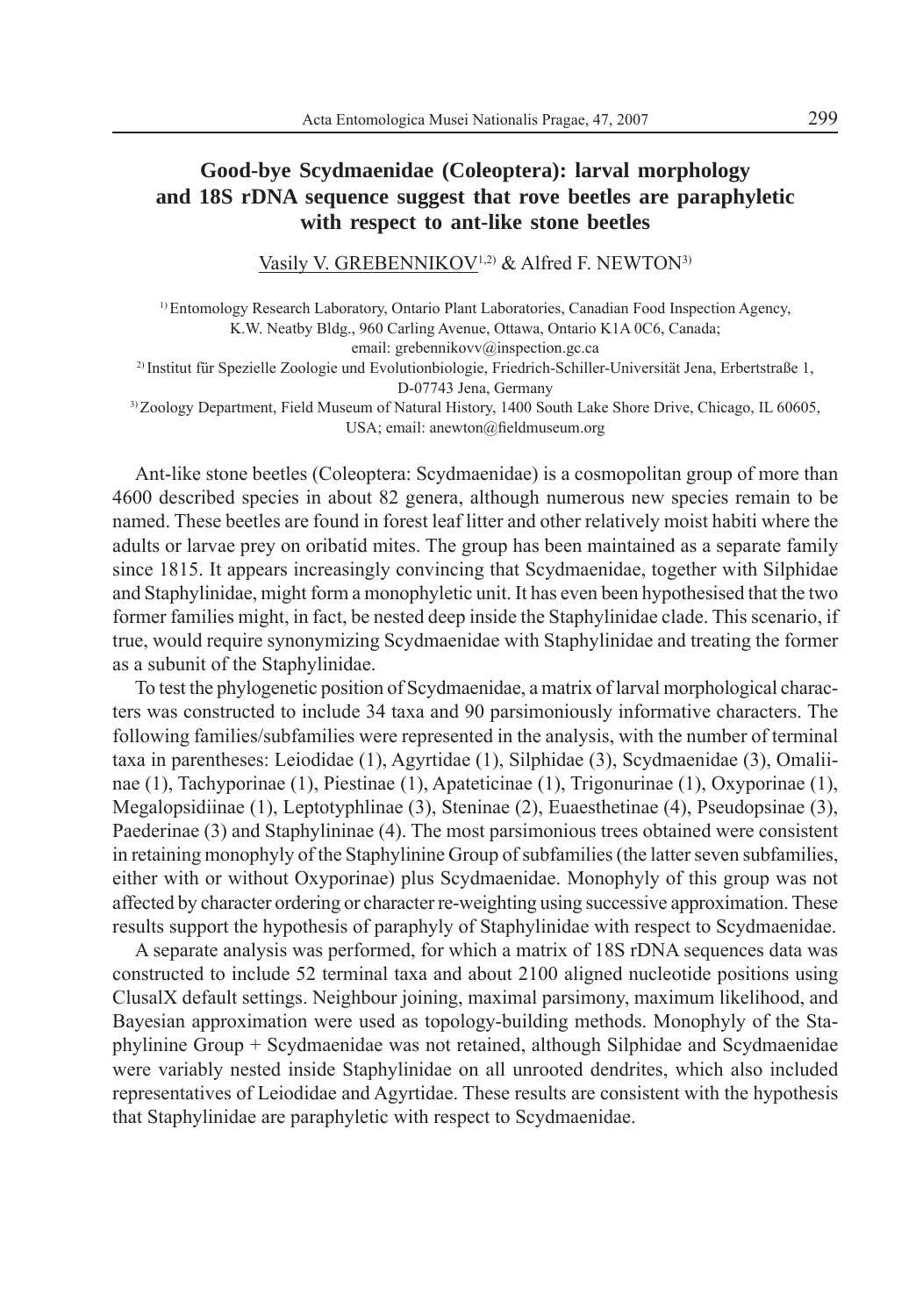This study provides strong support for the hypothesis that ant-like stone beetles do not form an independent family, but are in fact rather modified members of Staphylinidae and, consequently, should logically be treated as a subfamily within the Staphylinine Group.

#### **First known larva of the Omethidae**

Michael A. IVIE

Montana Entomology Collection, Montana State University, Marsh Labs, 1901 S. 19th Ave., Bozeman, MT 59717, USA

Abstract not available.

# **Pretergal and tergal glands in larvae of Staphylinoidea – preliminary review of presence, classifi cation and problems**

# Aleksandra KILIAN

Department of Biodiversity and Evolutionary Taxonomy, University of Wroclaw, ul. Przybyszewskiego 63/77, 51-148 Wroclaw, Poland; e-mail: a.kilian@biol.uni.wroc.pl

Various, pore-like structures are present on dorsal side of thoracic and abdominal segments of larvae in order Coleoptera. Their function and anatomy are very often unknown and neglected in descriptions of larval morphology, even if chaetotaxy is given in detail. Here, I summarized preliminarly data from literature and my own studies about glands in larvae of superfamily Staphylinoidea. Data on presence, number and arrangement of the tergal and pretergal glands, their diversified terminology for all known larvae of Leiodidae and some representatives of Staphylinidae and Hydraenidae are gathered. New data on their morphology – SEM photographs are provided. The research reveals a few morphological types of these pore-like, most probably glandular, structures on dorsal side of the larval body. Here are presented and illustrated. The problem of the identity of the larval glands and their arrangement as diagnostic character are discussed. Detailed histological, physiological, comparative studies are postulated. Such investigations seem to be essential to clarify their function and homology, and to make phylogenetic analysis on the basis of larval chaetotaxy and porotaxy.

# **Biology of** *Brachinus* **larvae (Coleoptera: Carabidae), coleopteran parasitoids**

#### Pavel SASKA & Alois HONĚK

Department of Entomology, Crop Research Institute, Drnovská 507, CZ-161 06 Praha 6 – Ruzyně, Czech Republic; e-mail: saska@vurv.cz

Parasitoid larvae develop at the expense of a single host, which is killed by the parasitoid. Parasitoid mode of life occurs mainly in Hymenoptera and Diptera, but they can be found also in other orders of insects. In Coleoptera, this life strategy is rare. In Carabidae, parasitoid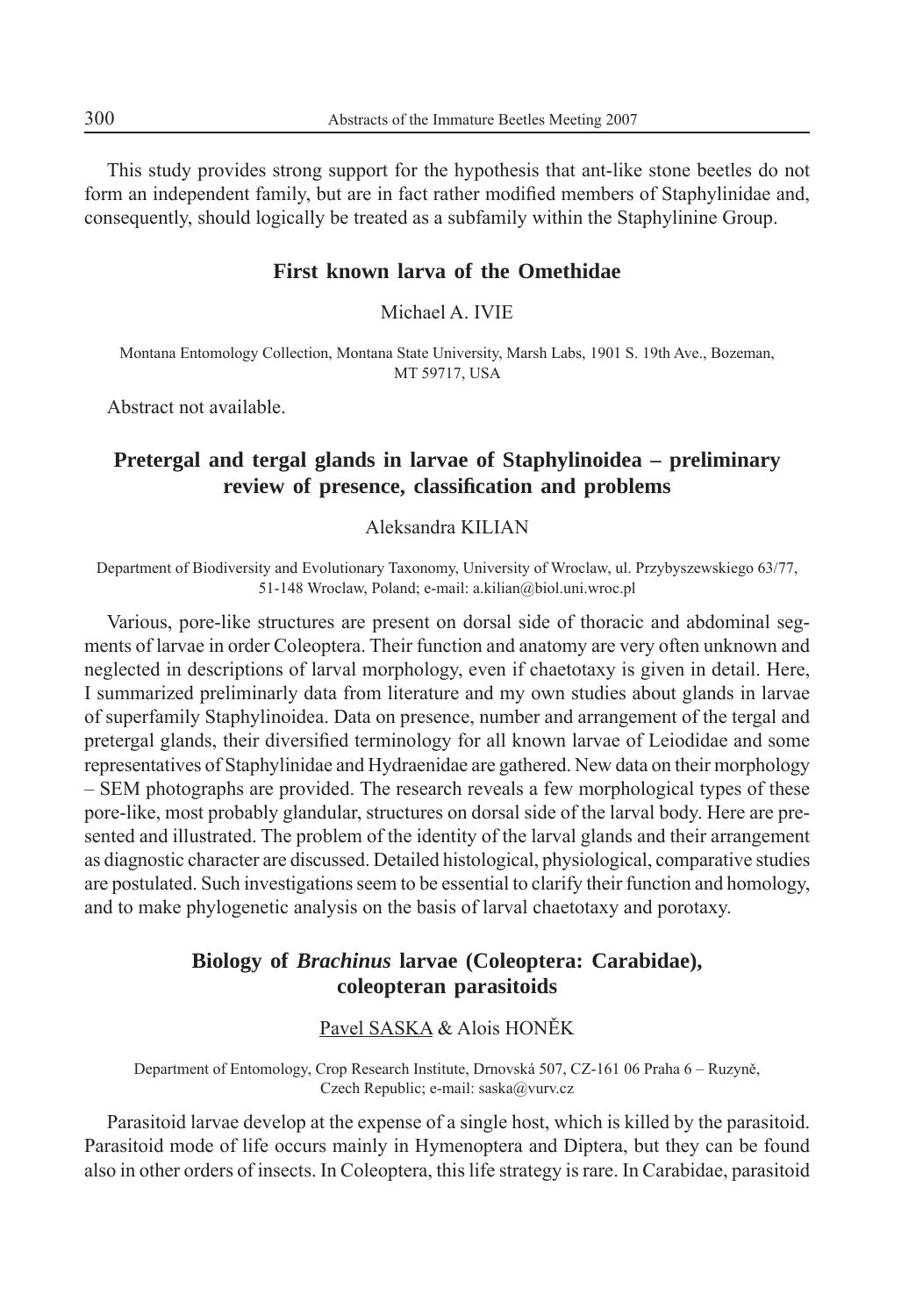species are known from three tribes: Brachinini, Peleciini and Lebiini (ERWIN 1979).

North American wetland species of *Brachinus* parasitize the pupae of water beetles (Dytiscidae, Gyrinidae and Hydrophilidae), and develop through five instars (ERWIN 1979). So far the life history has been described for two European dry land species only: *Brachinus explodens* Duftschmid and *B. crepitans* (Linnaeus). Both species were reared on pupae of other carabids of the genus *Amara* (SASKA & HONĚK 2004, 2005). Up to now, four species of *Amara* have been successfully used as host for *Brachinus* larvae: *A. aenea* (DeGeer), *A. familiaris* (Duftschmid), *A. similata* (Gyllenhal) and *A. littorea* (Schiødte) (SASKA & HONĚ<sup>K</sup> 2004, 2005; Saska, unpubl. data).

Females of *Brachinus* usually lay eggs singly on the substrate surface, stuck to the soil particles. Freshly laid eggs are narrowly oval and soft. Several hours before eclosion, the mandibles of the embryo became dark and visible through the chorion. Larval stage has three instars, but the larval development goes through three distinct behavioural phases different from the instars: the searching, feeding and resting phase. The newly hatched first instar larva is typically caraboid. After hatching it immediately starts searching for a host. On finding a suitable pupa, a larva starts feeding, usually on the host's appendages. The larva pierces the pupal cuticle and lick up the haemolymph that exuded from the wound. Larvae moult to the second instar without moving away from the host pupa. The second instar larva is erucoid, with a white soft body. The mode of feeding is as in the first instar, but the preferred feeding locations are at the intersegmental membrane connecting head and prothorax, prothoracic pleura, pronotal sternum or abdominal pleura. During feeding, the second instar larva is always attached to the host by its ventral side. The third instar larva is erucoid, with a deeply folded cuticle, which allows a great increase in volume during the short period of intensive feeding. After moulting, the larva adopts a typical feeding position, attached by its dorsal surface to the host's body and with its head and thorax bent backwards. In contrast to the first and second instars, larvae of the third instar chew the tissues of their hosts with their mandibles. The total feeding period (from the attachment of the first instar larva until the host is consumed by the third instar larva) lasts 6-7 days at  $25^{\circ}$ C. When the feeding is finished, the larva turns onto its ventral side with the remains of the host remaining on the dorsum and rest for another 3-5 days and thereafter pupate. During this period the shape of the larva changes from obovate to pear-shaped, reflecting the body shape of the adult. The fresh pupa is white. Two days before adult emergence the mandibles darken, and 12 h before emergence the head, pronotum and legs become pale orange. The pupal stage of both species lasts 8-10 days.

Since duration of all development phases except the searching phase varied with temperature, the thermal requirements for development of eggs, larvae and pupae of both species were established using three constant temperatures between 17.7-27.4°C. The LDT, the lower development threshold for eggs, is 9.4°C for *B. explodens* and 7.2°C for *B. crepitans*, respectively; the SET, the sums of effective temperatures, are 154.4 and 180.7 day degrees, respectively. LDT for the total postembryonic development (except the searching phase) is 12.3°C in *B. explodens* and 10.5°C in *B. crepitans*, respectively, and SET are 209.2 and 289.5 day degrees, respectively.

The conversion of ingested food during the pre-imaginal development is very high in both *Brachinus* species, as it ranges from 38.5 to 85.5% of the fresh mass for larval, and 33.5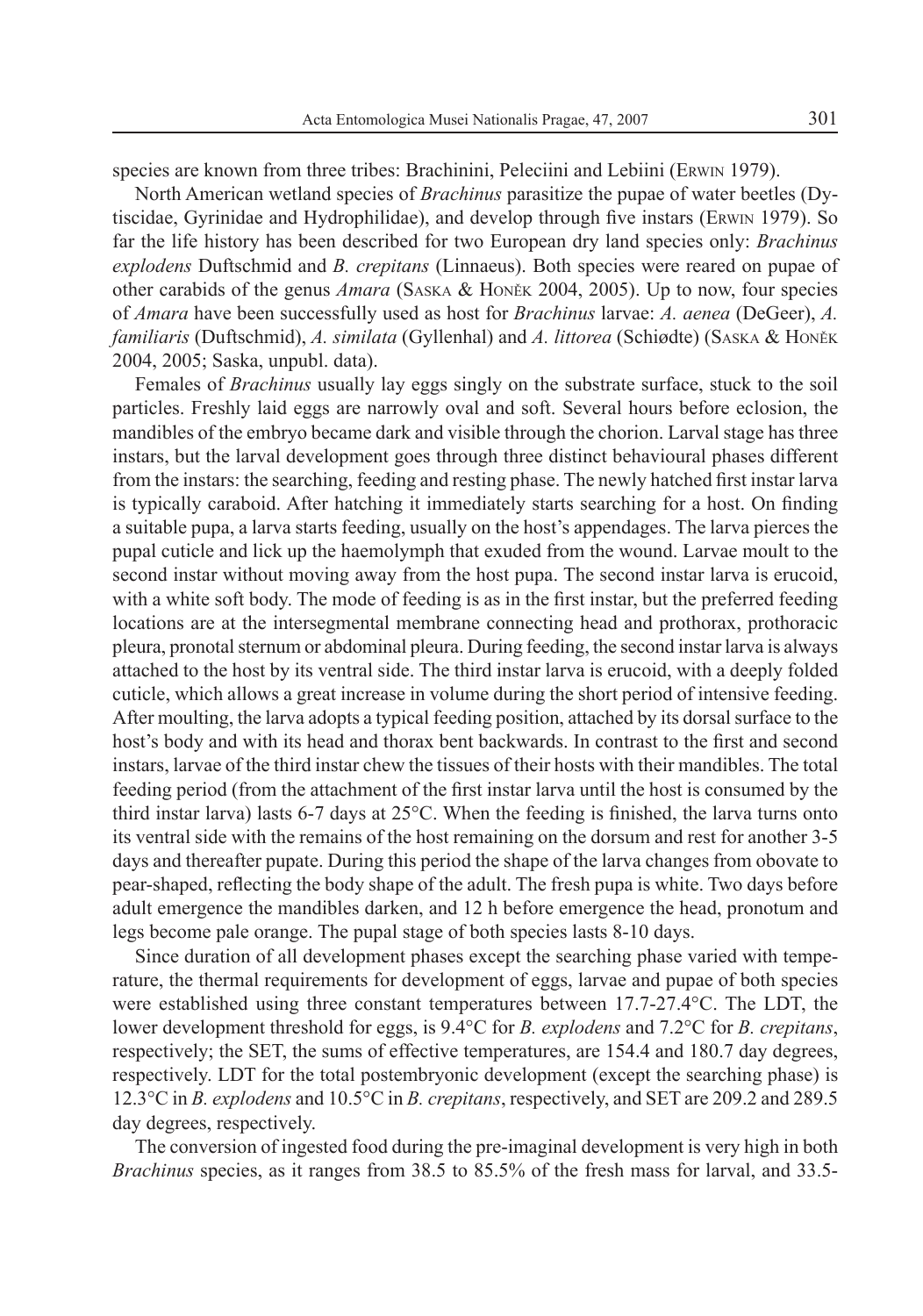81.5% of the fresh mass for total pre-adult development. The efficiency of conversion does not change with temperature. Growth rate, consumption rate, relative growth rate and relative consumption rate are high for larval and moderate to high for total pre-adult development, and significantly increase with temperature in both species.

Acknowledgements. Supported by grant no. 0027006-03.

- ERWIN T. L. 1979: A review of the natural history and evolution of ectoparasitoid relationships in carabid beetles. Pp. 479-484. In: ERWIN T. L., BALL G. E., WHITEHEAD D. R. & HALPERN A. L. (eds): *Carabid Beetles: Their Evolution, Natural History, and Classification*. Dr. W. Junk by Publishers, The Hague, 635 pp.
- SASKA P. & HONĚK A. 2004: Development of the beetle parasitoids, Brachinus explodens and B. crepitans (Coleoptera: Carabidae). *Journal of Zoology* (London) **262**: 29-36.
- SASKA P. & HONĚK A. 2005: Development of the ground-beetle parasitoids, Brachinus explodens and B. crepitans (Coleoptera: Carabidae): effect of temperature. Pp. 267-274. In: LÖVEI G. L. & TOFT S. (eds): European Carabidology 2003. Proceedings of the 11th European Carabidologists' Meeting. *DIAS Report* **114**: 3-401.

# **Larval morphology enhances phylogenetic reconstruction in Cetoniidae (Coleoptera: Scarabaeoidea) and allows the interpretation of the evolution of larval feeding habits**

Petr ŠÍPEK<sup>1)</sup>, Estefania MICÓ<sup>2)</sup>, Miguel Angel MORÓN<sup>3)</sup> and Eduardo GALANTE<sup>2)</sup>

<sup>1)</sup> Charles University in Prague, Faculty of Science, Department of Zoology, Viničná 7, CZ-128 44 Praha 2, Czech Republic; e-mail: sipek.petr@tiscali.cz 2) Centro Iberoamericano de la Biodiversidad (CIBIO), University of Alicante, Spain

3) Instituto de Ecología, A.C. Km. 2.5 antigua carretera a Coatepec, núm 351, Congregación El Haya,

C.P. 91070, Veracruz, Mexico

Cetonids or flower beetles represent one of the showiest groups of beetles, consisting of almost 3900 species and distributed almost worldwide, with exception of subpolar areas and remote islands (KRAJČÍK 1998, 1999). The beetles are diurnal, feeding on sap and ripe fruits, larvae develop in rotten wood or other decayed organic matter or are associated with social insects.

With many large and colorful forms, Cetonids have been in focus of many collectors since the origin of entomology. However unless so popular only a little work was done in resolving their intra-group classification, nor in exanimation of their phylogenetic relationship to other Scarab beetles. The aim of our study was to test the monophyly of the group, to question the current intra-group classification of Cetoniidae (KRIKKEN 1984) and to find possible relationship between larval feeding habits and their phylogenetical position.

A total number of 76 morphological characters were used for the analysis, with 38 larval and 38 imaginal characters in 42 species of Cetoniidae. Six representatives of Rutelidae, Melolonthidae and Dynastidae were used as outgroup taxa. The results of our analysis strongly supports the monophyly of the Cetoniidae (with 99% bootsrap value), but do not support the monophyly of all subfamilies of Cetoniidae (sensu KRIKKEN 1984). We found an apparent paraphyly of Trichiinae, where the tribe Trichiini is forming a monophyletic group with Valginae, and the tribes Incaini and Osmodermatini are joined into a clade with Cetoniinae. The monophyly of *Osmoderma* and Cetoniinae is well supported.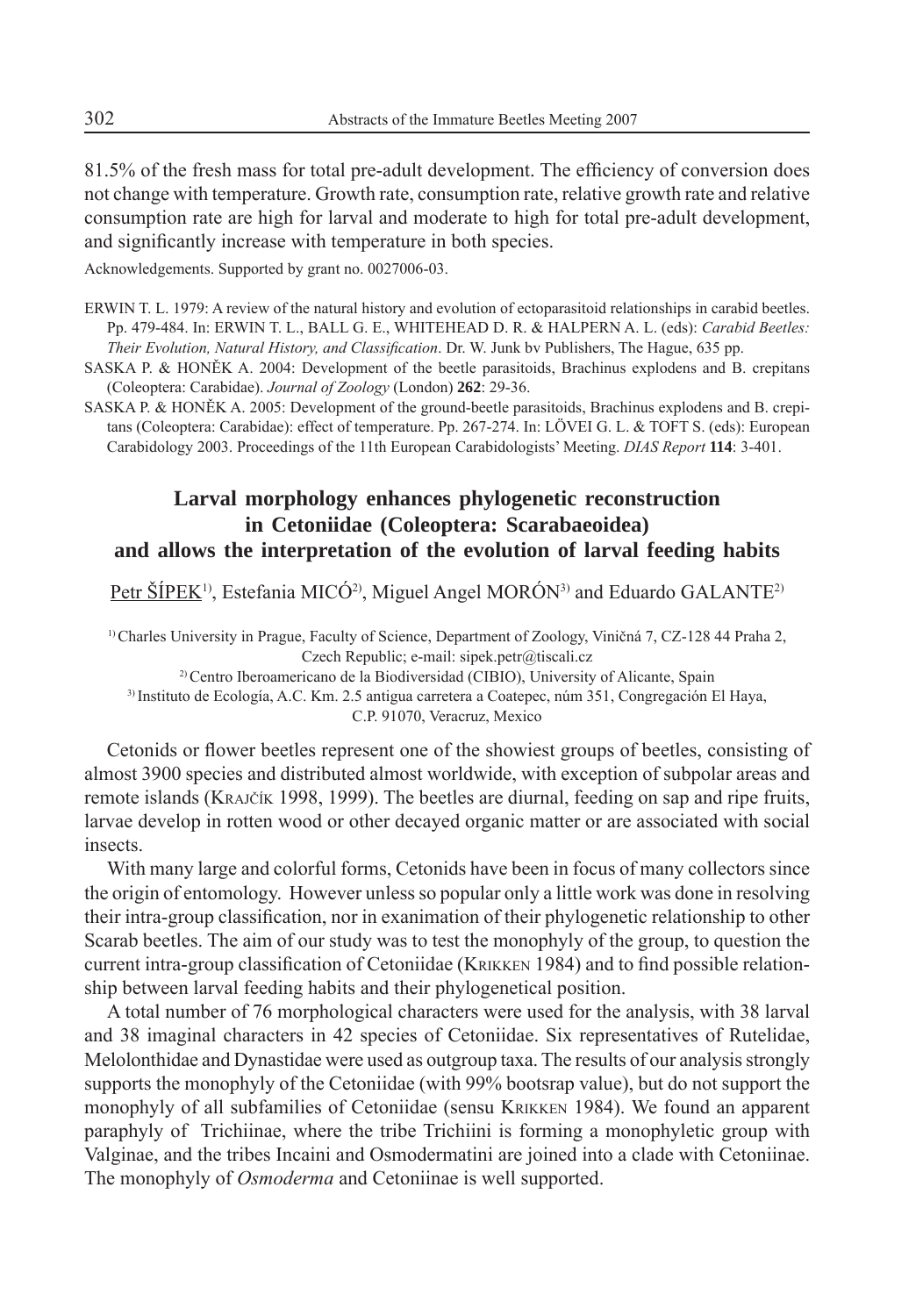The comparison of the larval feeding habits and the proposed phylogeny shows a tendency from rotten wood to a wide diet of organic matter, including compost, dung, vertebrate nests and debris piles of ants.

In our study larval characters have proven to be more informative than those of the adults for deeper phylogeny, and are also corresponding with current molecular analysis (SMITH et al. 2006). Indeed the most resolved clades (with more than 80% bootstrap support) are defined mainly by larval characters. Thus we conclude that larval morphology is more informative in investigation of phylogeny than adult morphology.

All results presented in this contribution are part of the recent paper by MICÓ et al. (in press).

Acknowledgements. The research was supported in part by CGL2005-07213/BOS project, AECI (A/4426/05) and the Coleopteros Lamelicornios de America Latina Project (Instituto de Ecologia, A.C. account 2000910011) as well as by grants from the Charles University Grant Agency (GAUK 138/2005/B-BIO/PřF) and from the Ministry of Education of the Czech Republic (MSM00211620828).

- KRAJČÍK M. 1998: *Cetoniidae of the world. Catalogue 1. (Coleoptera: Cetoniidae).* Typos Studio, Most, 95 + 5  $+36$  pp.
- KRAJČÍK M. 1999: *Cetoniidae of the world. Catalogue 2. (Coleoptera: Cetoniidae).* Typos Studio, Most, 72 + 23 pp.
- KRIKKEN, J. 1984: A new key to the suprageneric taxa in the beetle family Cetoniidae, with annotated lists of the known genera. *Zoologische Verhandelingen*, **210**: 1-75.
- MICÓ E., MORÓN M. A., ŠÍPEK P. & GALANTE E. (in press): Larval morphology enhances phylogenetic reconstruction in Cetoniidae (Coleoptera: Scarabaeoidea) and allows the interpretation of the evolution of larval feeding habits. *Systematic Entomology* DOI: 10.1111/J.1365-3113.2007.00399.x (online early).
- SMITH A. B. T., HAWKS D. C. & HERATY J. M. 2006: An overview of the classification and evolution of the major scarab beetle clades (Coleoptera: Scarabaeoidea) based on preliminary molecular analyses. *Coleopterists Society Monograph* **5**: 35-46.

# Which strategy of weevil larvae brings more benefits, **endophagy or ectophagy?**

#### Jiří SKUHROVEC

Department of Herbology, Crop Research Institute, Drnovská 507, CZ-161 06 Praha 6 – Ruzyně, Czech Republic; e-mail: jirislav@email.cz

Weevil (Curculionidae) larvae are mostly endophagans feeding in the host plant tissue. Endophagy of larvae is a plesiomorphic trait of the superfamily Curculionoidea (MARVALDI et al. 2002). In central Europe, the exceptions are only the genera *Cionus*, *Phytobius* and tribe Hyperini (DIECKMANN 1989) whose larvae are ectophagans feeding on the host plant surface, eating mostly leaves and sometimes the flowers.

Several weevils from the tribe Hyperini do not conform the above definition of ectophagy. Larvae of the red clover weevil, *Hypera nigrirostris*, develop inside of the clover inflorescence. Therefore, the development is outside of the plant tissue, but the closed inflorescence still provides the protection to larvae from parasites, predators or unfavourable conditions, benefits typical for endophagans. This switch to "endophagy" is not unique for species of the tribe Hyperini.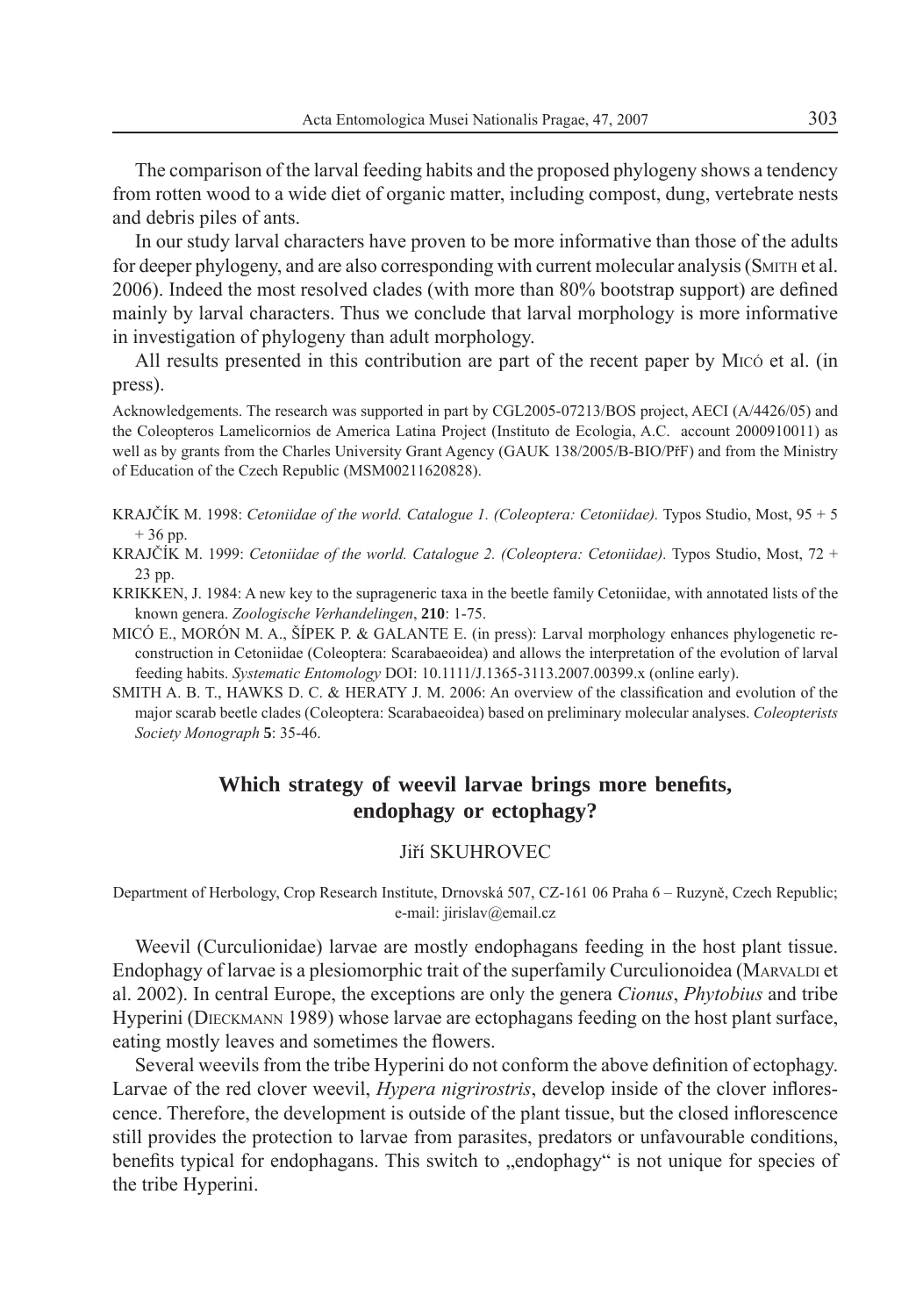The similar life strategy was observed in *Limobius borealis* at the inflorescences of the *Geranium*-species and *Hypera gracilenta* living on an unidentified species of Apiaceae in southern Portugal (WINKELMANN & SKUHROVEC 2007). SKUHROVEC (2005) also demonstrated more complicated situation in *Hypera arator*, where the larvae can combine ectophagous and also , endophagous" mode of life depending on the development stage of its host plant, *Dianthus* spp. Weevil develops on *Dianthus arenarius bohemicus* inside the ovary. On *Dianthus carthusianorum*, larvae were observed to develop also on the surface of the ovary. The seeds of *D. carthusianorum* are tightly packed in contrast to *D. arenarius bohemicus*. It is possible that the decisive factor for the development of larvae is the space among seeds.

Several ectophagous weevils thus return to their original life strategy, endophagy, because of adaptation to living within the compact plant structure without penetration into plant tissues.

Acknowledgements. Research was supported by grant of the Ministry of Agriculture (MZE ČR) CZ0002700601.

- DIECKMANN L. 1989: Die Zucht mitteleuropäischer Hyperini Arten (Coleoptera, Curculionidae). *Entomologische Nachrichten und Berichte* **33**: 97-102.
- MARVALDI A. E., SEQUEIRA A. S., O'BRIEN C. W. & FARRELL B. D. 2002: Molecular and morphological phylogenetics of weevils (Coleoptera, Curculinoidea): Do nitche shifts accompany diversification? Systematic *Biology* **51**: 761-785.
- SKUHROVEC J. 2005: Živné rostliny nosatců rodu Hypera (Coleoptera: Curculionidae) vyskytujících se na území České republiky. (Host plants of weevils of the genus Hypera (Coleoptera: Curculionidae) occuring in the Czech Republic). *Klapalekiana* **41**: 215-255 (in Czech, English summary).
- WINKELMANN H. & SKUHROVEC J. 2007: Beitrag zur Ökologie, Verbreitung und systematischen Stellung von Hypera gracilenta (Capiomont, 1868) in Süd-Portugal (Coleoptera: Curculionidae: Hyperini). *Weevil News* **35**: 4 pp (http://www.curci.de/Inhalt.html).

# **Larval chaetotaxy as a source of characters in beetles: pitfalls and problems**

#### Alexey SOLODOVNIKOV

Natural History Museum of Denmark / University of Copenhagen, Zoological Museum, Universitetsparken 15, DK-2100 Copenhagen, Denmark; e-mail: asolodovnikov@snm.ku.dk

Chaetotaxy of beetle larvae is a significant source of characters for descriptive and phylogenetic aspects of systematics of this largest group of animals of comparable age. Survey of the mostly modern systematic literature employing larval chaetotaxy in Coleoptera reveals, however, that contrary to some general claims for the utility of this character set, use of larval chaetotaxy is rather limited. This is mostly because researchers find working with larval chaetotaxy difficult and time consuming. The presentation is focused on the methodological analysis of the factors that make exploration of chaetotaxy so cumbersome. They are divided into two categories: intrinsic and operational. It is revealed that the most dangerous of them are operational, which arise from the multiplication of inconsistencies coming from different levels of comparative morphological research. As a result, ill-defined assessments of larval chaetotaxy may bring more confusion than clarity to the systematics of beetles, especially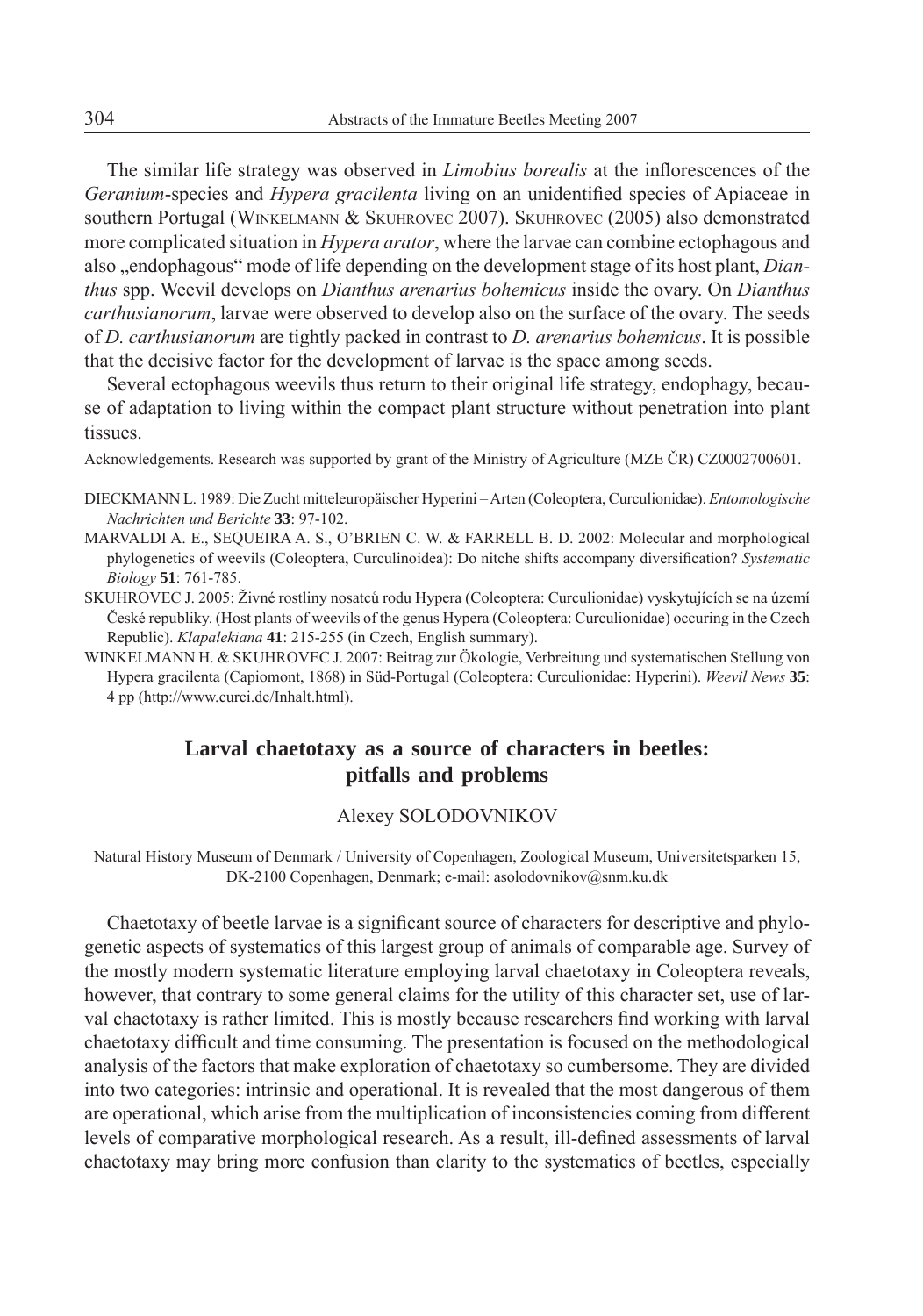to its phylogenetic component which is intuitively avoided by researchers who refuse to use chaetotaxy. This presentation attempts to scrutinize the sources of these inconsistencies undermining studies of larval chaetotaxy in hope of eliminating them from present and future systematic studies of Coleoptera. Some methodological issues raised here are also applicable to adult Coleoptera, to other insects and invertebrates, or to the proper ways of exploring the comparative morphology of living organisms, underlying evolutionary and systematic research.

This presentation will be a digest of the respective recently published paper:

SOLODOVNIKOV A.Yu. 2007: Larval chaetotaxy of Coleoptera (Insecta) as a tool for evolutionary research and systematics: less confusion, more clarity. *Journal of Zoological Systematics and Evolutionary Research* **45**: 120-127.

#### **Techniques for depicting soft-bodied unsclerotized larvae**

# Petr ŠVÁCHA

Institute of Entomology, Czech Academy of Sciences, Branišovská 31, CZ-370 05 České Budějovice, Czech Republic; e-mail: svacha@entu.cas.cz

White soft-bodied unsclerotized larvae with very low contrast and poorly defined body regions are difficult to depict without special illumination and/or staining. Lineart is often misleading (particularly when produced by illustrators). When the body wall is flattened in a slide, numerous artifacts result, and only details of small regions (not overviews) can be depicted.

Epicuticle is impermeable for stains that would be uptaken by inner cuticular layers. Local dye injection is possible, but the resulting staining is non-homogeneous and insufficient for overviews. Moreover, combined incident/transmitted light provides better results than any of those illuminations alone.

To enhance constrast and make fine details more distinct, soft tissues should be removed and the cuticle should be stained.

Removing soft tissues: A well-preserved non-contracted specimen is needed. In soft larvae, hydroxide will deform small pieces of cuticle (larvae shortly before moulting with already dissolved endocuticle are unusable). Larger "cutouts" of the larval body should be cleaned manually as much as possible, but without damaging the cuticle (damages take up stain later). A short treatment with hot 5% KOH may be used for final cleaning if necessary, and only then the cuticular cylinder should be cut in halves to enable use of transmitted light.

Staining: Quick and durable staining by chlorazole black E (CARAYON 1969); the dye dissolves in water, ethanol, and some other liquids. Parker black ink for fountain pens provides similar results and may contain the same dye. The stain does not wash out or bleach in spirit or glycerol and can be also used for staining temporary microscopic slides. The dye has great affinity to membranes (and is thus useful also for partly sclerotized larvae), often contrasts and makes visible muscle attachments, and enhances visibility of endoskeleton. It is also invaluable for dissections.